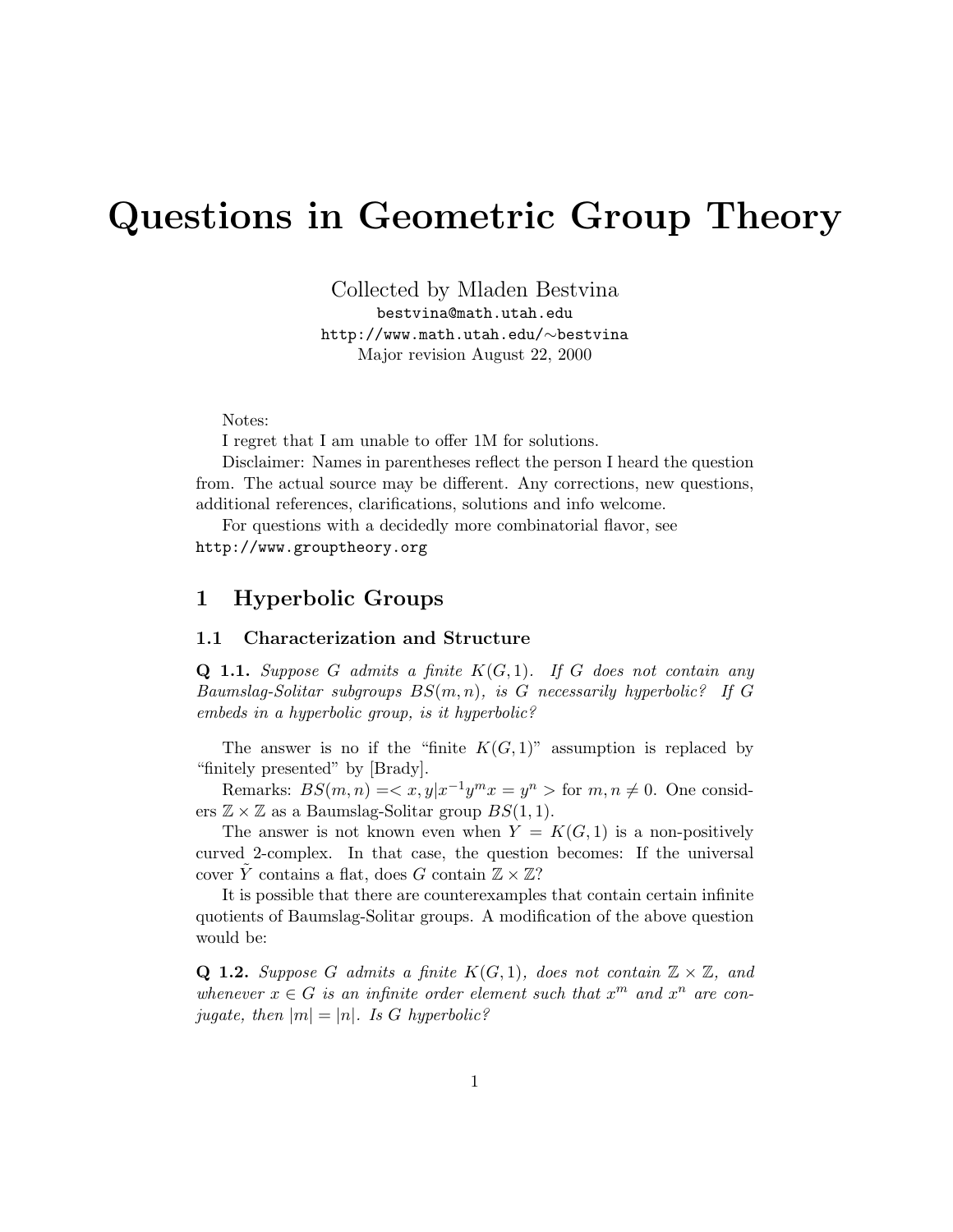All known constructions of hyperbolic groups of large (rational, or integral for torsion-free groups) cohomological dimension use arithmetic groups as building blocks. See [Charney-Davis, Strict Hyperbolization], [Gromov, Asymptotic Invariants, Ch.7]. Gromov loosely conjectures that this is always the case. The following is an attempt to make the question precise.

**Q 1.3.** For every  $K > 0$  there is  $N > 0$  such that every word-hyperbolic group G of rational cohomological dimension  $\geq N$  contains an arithmetic lattice of dimension  $\geq K$ .

Note: An earlier formulation of this question required  $N = K$  for K large. A counterexample to the stronger formulation was found by [Mosher-Sageev], see http://andromeda.rutgers.edu/ ∼mosher/HighDHyp.ps. See also [Gromov, Asymptotic Invariants, 7.VI]. One might want to allow certain quotients of arithmetic groups as well.

The following is another instance of Gromov's loose conjecture.

Q 1.4. Conjecture (Davis): All hyperbolic Coxeter groups have uniformly bounded rational (or virtual) cohomological dimension.

[Moussong] has a criterion for recognizing word-hyperbolicity from the Coxeter diagram.

Update (May 2002): T. Januszkiewicz and J. Swiatkowski have constructed hyperbolic Coxeter groups of arbitrarily large dimension. This answers both questions above. The preprint is available at

http://www.math.uni.wroc.pl/∼tjan/Papers/submitted.html

**Q 1.5.** (Davis) If G is word-hyperbolic, does the Rips complex  $P_d(G)$  have an equivariant negatively curved metric for d sufficiently large?

A potential counterexample is the mapping torus of a hyperbolic automorphism of a free group.

### 1.2 Subgroups of Hyperbolic Groups

Q 1.6. (Gromov) Does every 1-ended word-hyperbolic group contain a closed hyperbolic surface subgroup?

Q 1.7. (Gromov) For a given n is there an example of a hyperbolic group of dimension n in which every infinite index subgroup is free? Or in which there are no (quasi-convex) subgroups with codimension  $\leq k$  for a given  $k \leq n-2$ .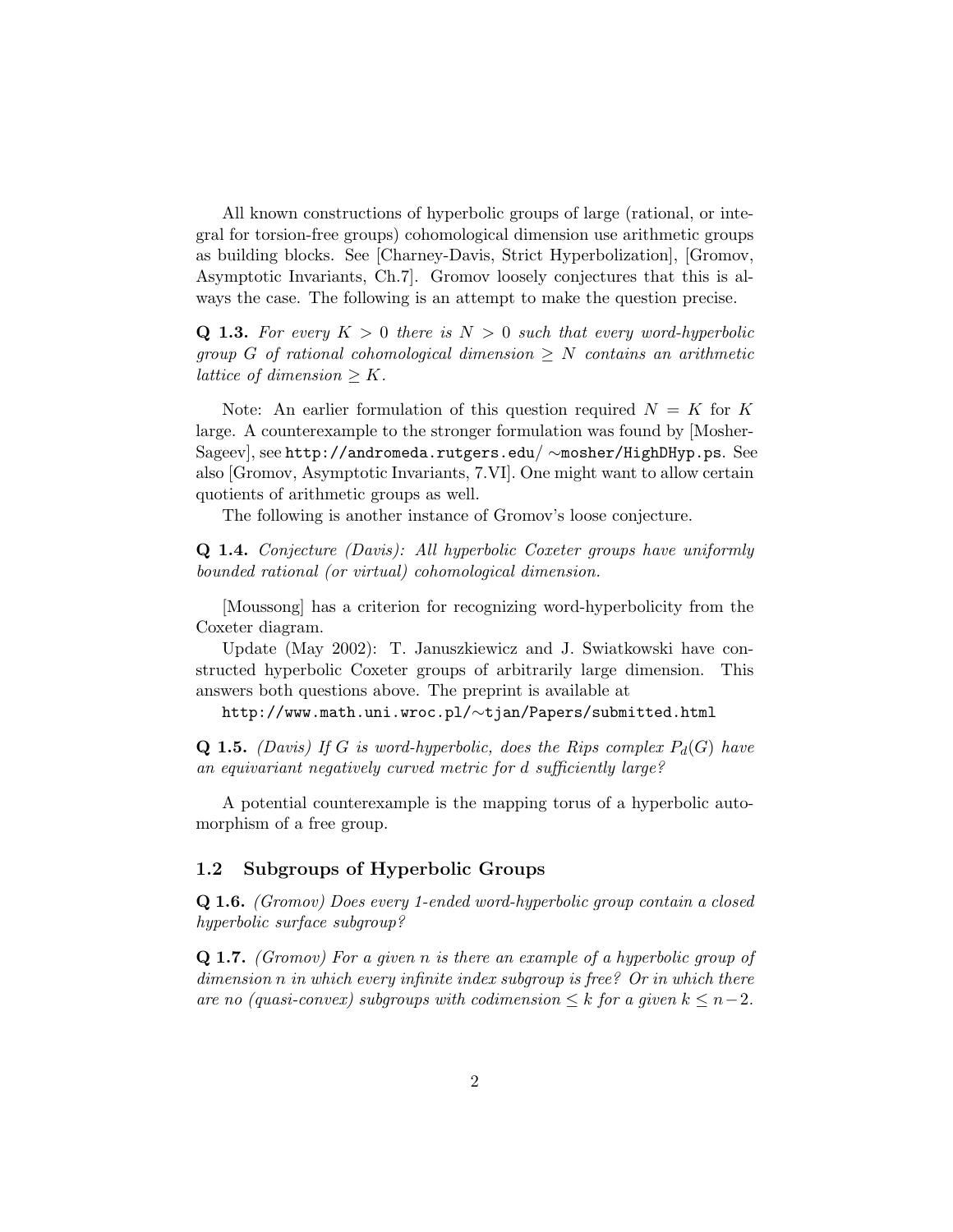Q 1.8. (Swarup) Suppose H is a finitely presented subgroup of a wordhyperbolic group G which has finite index in its normalizer. Assume that there is  $n > 0$  such that the intersection of n distinct conjugates of H is always finite. Is H quasi-convex in G?

The converse is a theorem of [Gitik-Mitra-Rips-Sageev]. A special case worth considering is when  $G$  splits over  $H$  when Gersten's converse of the combination theorem might be helpful.

Remark(Gitik): The problem is open even when  $H$  is malnormal in  $G$ .

**Q 1.9.** (Mitra) Let  $X_G$  be a finite 2-complex with fundamental group G. Let  $X_H$  be a cover corresponding to the f.p. subgroup H. Let  $I(x)$  denote the injectivity radius of  $X_H$  at x. Does  $I(x) \to \infty$  as  $x \to \infty$  imply that H is quasi-isometrically embedded in G ?

A positive answer to the above question for G hyperbolic would imply a positive answer to Q 1.8.

**Q 1.10.** (Canary) Let G be word-hyperbolic and H a f.p. subgroup of  $G$ . Suppose that for all  $g \in G$  there is  $n > 0$  such that  $g^n \in H$ . Does it follow that H has finite index in  $G$ ?

Yes if H is quasi-convex, since then  $\Lambda(H) = \Lambda(G)$ .

**Q 1.11.** (Whyte) Let  $\Gamma$  be a 1-ended hyperbolic group which is not virtually a surface group. Can every infinite index subgroup be free?

**Q 1.12.** (Whyte) Let  $\Gamma$  be a 1-ended hyperbolic group. Can a finite index subgroup of Γ be isomorphic to a subgroup of Γ of infinite index?

#### 1.3 Relative Questions

Q 1.13. (Swarup) Prove the combination theorem for relatively hyperbolic groups.

Q 1.14. (Swarup) There is a theorem of Bowditch saying that if G acts on a compact metrizable space X so that the action is properly discontinuous and cocompact on triples, then  $G$  is a hyperbolic group and  $X$  is its boundary. State and prove the analog in which one allows parabolics.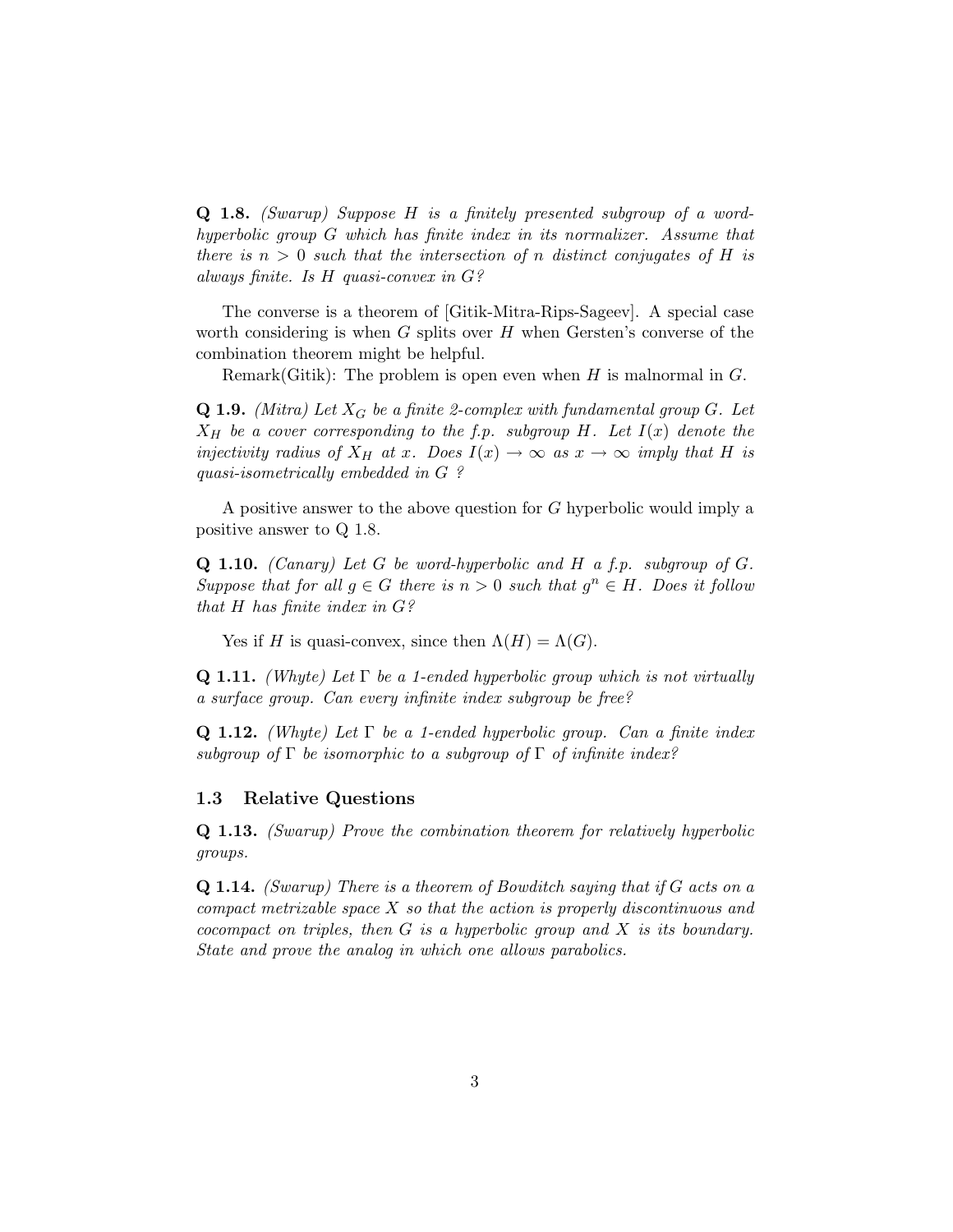### 1.4 Residual Finiteness

Q 1.15. Is every word-hyperbolic group residually finite?

Notes:

a) D. Wise has constructed a finite 2-dimensional locally CAT(0) complex whose fundamental group is not RF.

b) Z. Sela showed that torsion-free word-hyperbolic groups are Hopfian.

c) M. Kapovich pointed out that there are non-linear word-hyperbolic groups. Start with a lattice  $G$  in quaternionic hyperbolic space and adjoin a "random" relation to get the desired group. Super-rigidity [Corlette, Gromov-Schoen] says that every linear representation of  $G$  is either faithful or has finite image.

Q 1.16. (Dani Wise) Let  $G<sup>n</sup>$  denote the Cartesian product of n copies of the group G, and let  $rank(G^n)$  be the smallest number of generators of  $G^n$ . **Conjecture.** If G is word-hyperbolic then  $\lim_{n\to\infty} rank(G^n) = \infty$ .

The Conjecture is true if  $G$  is finite and nontrivial, as can be seen by a simple pigeon-hole argument. It is also true if  $G$  has a quotient for which the conjecture holds. In particular, it is true for groups that have a proper finite index subgroup.

The Conjecture is false if there is an epimorphism  $G \to G \times G$ . There is an example (Wise) of a 2-generator infinitely presented  $C'(\frac{1}{6})$  $\frac{1}{6}$ ) small cancellation group where the conjecture fails.

**Q 1.17.** (Dani Wise) Find "nice" (e.g.  $CAT(0)$ , automatic,...) groups where this conjecture fails.

### 1.5 Algorithms

Q 1.18. (Epstein) Let G be a word-hyperbolic group and ∂G its boundary. Is there an algorithm to compute  $\check{H}^i(\partial G) \cong H^{i+1}(G,\mathbb{Z}G)$ ? In particular, is there an algorithm to decide whether  $\check{H}^i(\partial G) \cong \check{H}^i(S^2)$  for all  $i$ ?

If ∂G has the cohomology of  $S^2$  then it is homeomorphic to  $S^2$  (Bestvina-Mess) and modulo a finite normal subgroup  $G$  is conjecturally commensurable to a hyperbolic 3-manifold group.

Remark (Epstein, Sela) There is an algorithmic procedure to determine the number of ends (i.e.  $\check{H}^0(\partial G)$ ) of a hyperbolic group. First, one finds algorithmically an explicit  $\delta$  (of  $\delta$ -hyperbolicity). Then one finds an automatic structure, from which it can be immediately read if the group is finite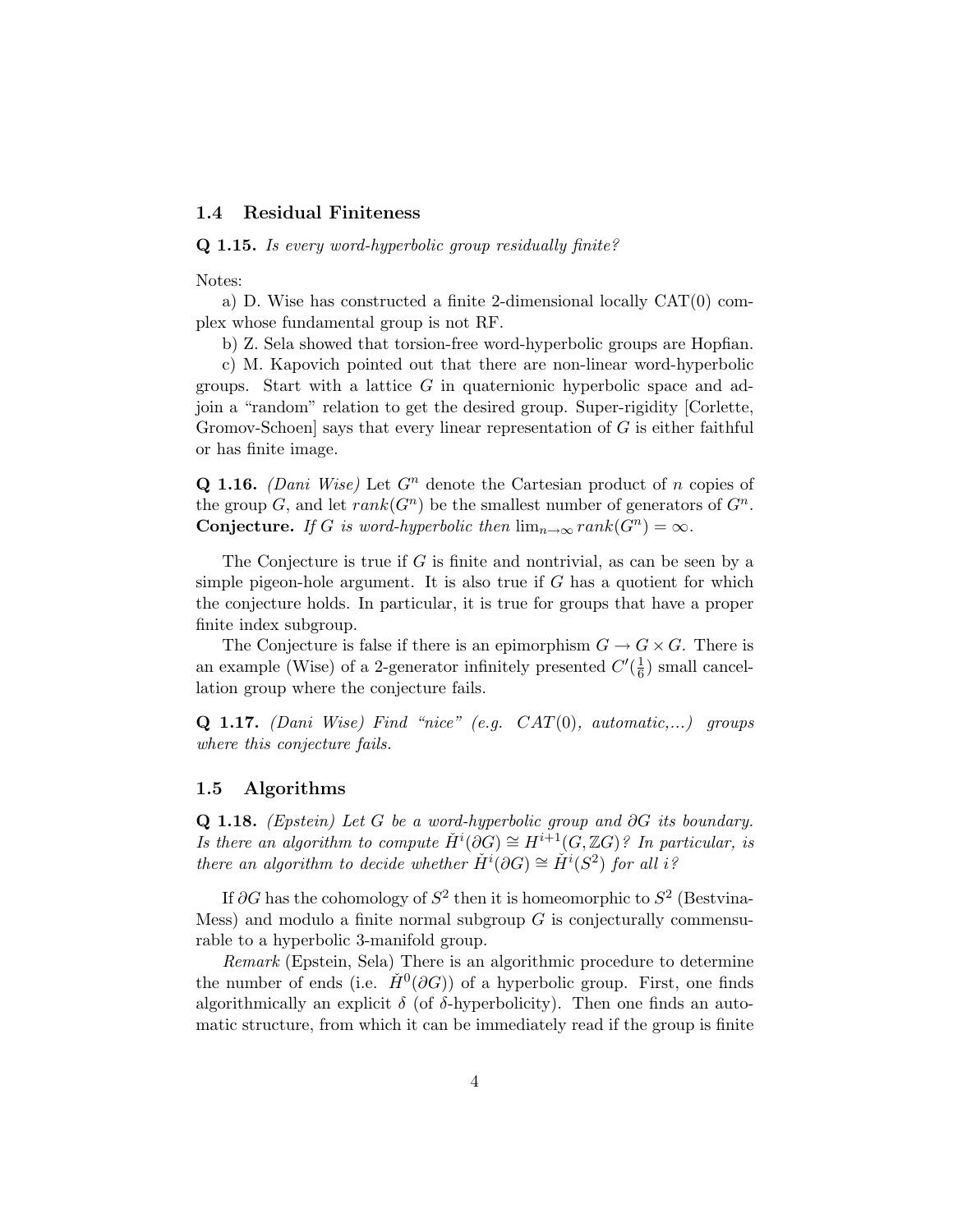or 2-ended. One can run an (enumeration) machine that terminates if the group nontrivially splits over a finite subgroup, i.e. if it has infinitely many ends. Finally, there is a machine (Gerasimov) that terminates if the group is 1-ended. This is based on the property of 1-ended groups (proved by Bowditch) that there is a universal bound on the length of a shortest path connecting points on a sphere  $S(R)$  at distance  $\lt 100 + 100\delta$  and disjoint from the sphere  $S(R - 10 - 10\delta)$ .

Remark (Sela) For 1-ended torsion-free hyperbolic groups there is an algorithm based on Sela's work on the isomorphism problem to decide if the group splits over Z. This algorithm can be "relativized" to find the JSJ decomposition as well. The details of this have not appeared. The case of groups with torsion is open.

#### 1.6 Maps Between Boundaries

Q 1.19. (M. Mitra) Let G be a word-hyperbolic group and H a wordhyperbolic subgroup. Does the inclusion  $H \rightarrow G$  extend to a continuous map between the boundaries  $\partial H \to \partial G$ ?

A theorem of Cannon-Thurston says that this is the case when  $G$  is the fundamental group of a hyperbolic 3-manifold that fibers over  $S^1$  and H is the group of the fiber. The map  $S^1 \to S^2$  is surjective and it can be explicitely described in terms of the stable and unstable laminations of the monodromy. When the manifold is closed, the map is finite-to-1.

By a theorem of Mitra, if  $G$  is a graph of groups with one vertex group  $H$ , all vertex groups hyperbolic, and all edge-to-vertex monomorphisms quasiisometric embeddings, then the answer is yes.

Q 1.20. (Swarup) Suppose G is a hyperbolic group which is a graph of hyperbolic groups such that all edge to vertex inclusions are quasi-isometric embeddings. [Mitra] shows that for each vertex group V inclusion  $V \hookrightarrow G$ induces a continuous Cannon-Thurston map  $\partial V \to \partial G$ . Describe the pointpreimages. In particular, show that the map is finite-to-one.

### 1.7 Miscellaneous

Q 1.21. (Thurston) Is every closed hyperbolic 3-manifold finitely covered by one that fibers over the circle?

Q 1.22. (Jim Anderson) Can the fundamental group of a hyperbolic 3 manifold that fibers over the circle contain a subgroup that is locally free but not free?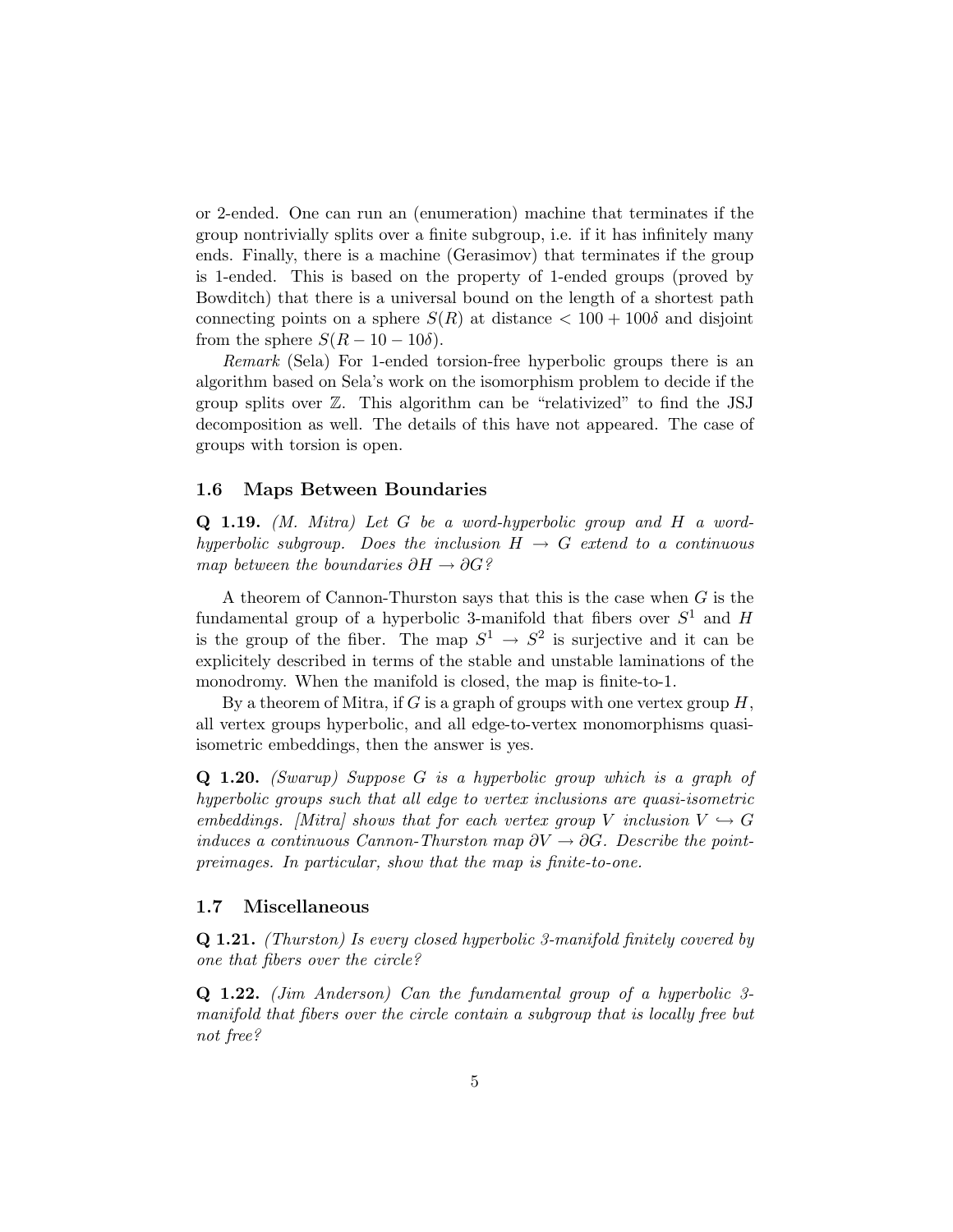There are such hyperbolic 3-manifolds, so the negative answer to this question would provide a counterexample to Q 1.21.

Richard Kent constructs an infinite family of examples. See http://www.math.utexas.edu/∼rkent/cuff

Q 1.23. (Ian Leary) Is there a version of the Kan-Thurston theorem using only  $CAT(-1)$  groups, or word hyperbolic groups? (The statement should be: for any finite simplicial complex X, there is a locally  $CAT(-1)$  polyhedral complex Y and a map  $Y \to X$  that is surjective on fundamental groups and induces an isomorphism on homology for any local coefficients on  $X$ .)

Q 1.24. (Ian Leary) Is there any restriction on the homotopy type of the quotient  $R_d(G)/G$  for G word hyperbolic?

Here  $R_d$  is the Rips complex, and d should be taken to be large (so that  $R_d(G)$  is a model for the universal proper G-space). Of course this space is a finite complex, but is there any other restriction on its homotopy type?

Background: Leary-Nucinkis proved that any complex has the homotopy type of  $EG/G$  for some discrete group G, where  $EG$  denotes the universal proper G-space. (This is a version of the Kan-Thurston theorem for  $EG$ instead of EG.)

Leary can answer the analogues of both questions above with  $CAT(0)$ in place of  $CAT(-1)$  or word hyp., as well as the 2-dimensional cases of both using either  $CAT(-1)$  groups or small cancellation groups. The trouble with getting to higher dimensions is that most proofs of Kan-Thurston type results use direct products to make higher dimensional groups.

# 2  $CAT(0)$  groups

**Q 2.1.** (Swarup) Is there a proof of Johannson's theorem that  $Out(\pi_1 M)$  is virtually generated by Dehn twists for M a Haken 3-manifold along the lines of Rips-Sela's theorem that  $Out(G)$  is virtually generated by Dehn twists for hyperbolic  $G$ ? Is this true for  $CAT(0)$  groups? In particular, if G is a  $CAT(0)$  group and  $Out(G)$  is infinite, does G admit a Dehn twist of infinite order?

By a Dehn twist we mean an automorphism  $\phi$  of the following form: either G splits as  $A *_{\mathbb{C}} B$ ,  $t \in \mathbb{C}$  is central,  $\phi(a) = a$  for  $a \in \mathbb{A}$  and  $\phi(b) = t^{-1}bt$ for  $b \in B$ ; or G is an HNN extension and  $\phi$  is defined similarly.

**Q 2.2.** (Gromov) If G admits a finite dimensional  $K(G, 1)$ , does G act properly discontinuously by isometries on a complete  $CAT(0)$  space?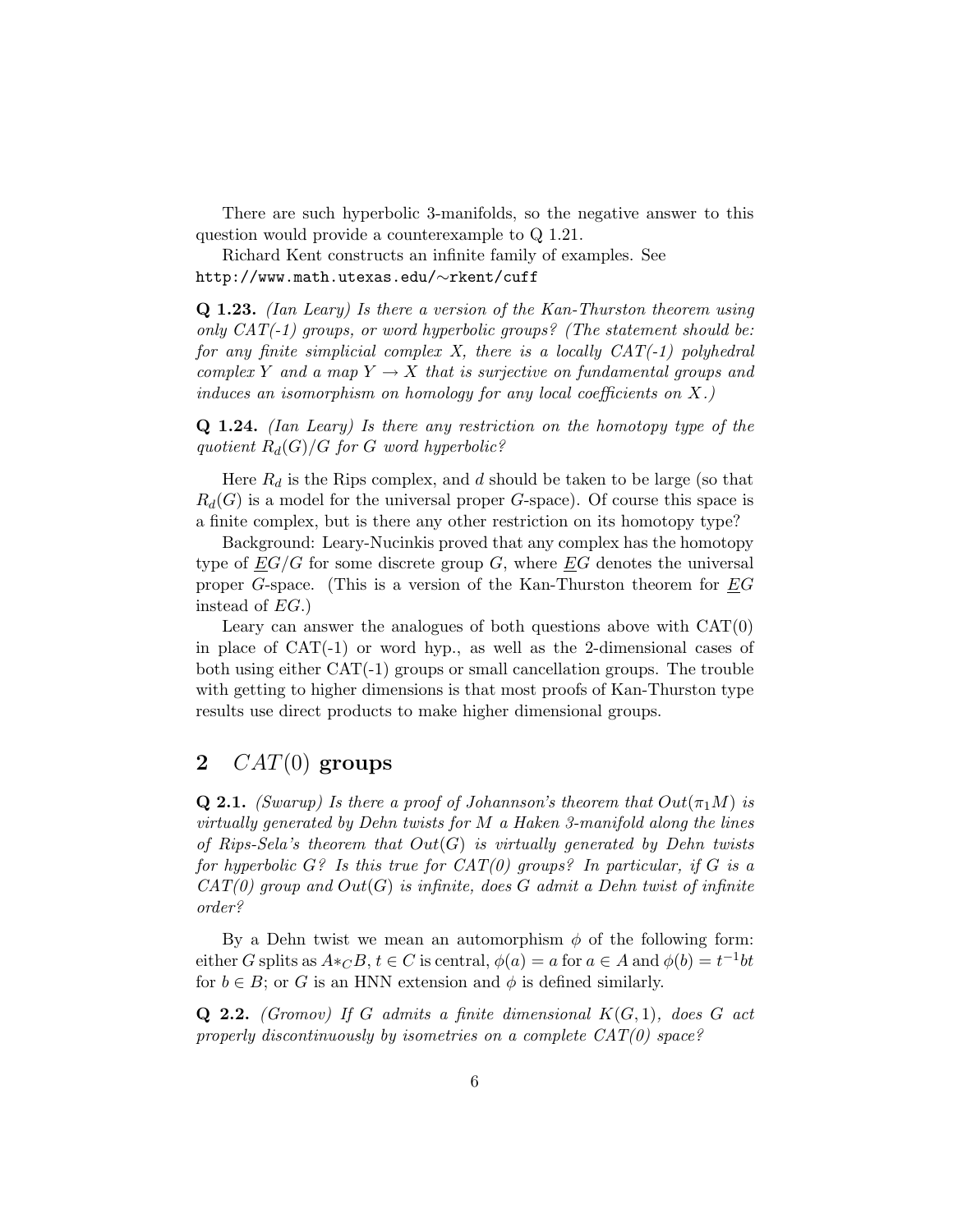**Q 2.3.** (Eilenberg-Ganea) Is there a group  $G$  of cohomological dimension  $2$ and geometric dimension 3?

Q 2.4. (Whitehead) Is every subcomplex of an aspherical 2-complex aspherical?

Q 2.5. (Exercise in [Ballmann-Gromov-Schroeder, p.2]) Take a closed surface S of genus  $\geq 2$ . Let  $V = S \times S$  and let  $\Sigma \subset V$  denote the diagonal. Let  $\tilde{V}$  be a nontrivially ramified finite cover of V along  $\Sigma$ . Then  $\tilde{V}$  has a natural piecewise hyperbolic CAT(0) metric. Show that  $\tilde{V}$  admits no  $C^2$ -smooth Riemannian metric with curvature  $K \leq 0$ .

Q 2.6. Suppose a group G acts properly discontinuously and cocompactly by isometries on two  $CAT(0)$  spaces X and Y. Croke-Kleiner have examples where the boundaries  $\partial X$  and  $\partial Y$  are not equivariantly homeomorphic. Is there a compact metric space Z and cell-like maps  $Z \to \partial X$ ,  $Z \to \partial Y$ ?

A surjective map between metric compacta is cell-like if each point preimage is cell-like. A compact metric space is cell-like if when embedded in the Hilbert cube  $I^{\infty}$  (or  $I^n$  if it is finite-dimensional) it is contractible in each of its open neighborhoods.

Q 2.7. (D. Wise) Let G act properly discontinuously and cocompactly on a  $CAT(0)$  space (or let G be automatic). Consider two elements  $a, b$  of G. Does there exist  $n > 0$  such that either the subgroup  $\langle a^n, b^n \rangle$  is free or  $\langle a^n, b^n \rangle$  is abelian?

**Q 2.8.** Do  $CAT(0)$  (or (bi)automatic) groups satisfy the Tits alternative?

**Q 2.9.** Does every Artin group have a finite  $K(G, 1)$ ?

Yes for Artin groups of finite type (meaning that the associated Coxeter group is finite) by the work of Deligne.

**Q 2.10.** (Bestvina) Let  $L_1, L_2, \cdots, L_n$  be a finite collection of straight lines in the plane  $\mathbb{R}^2$ . Does the fundamental group of

$$
X = \mathbb{R}^2 \times \mathbb{R}^2 \setminus \bigcup_{i=1}^n L_i
$$

admit a finite  $K(\pi,1)$ ?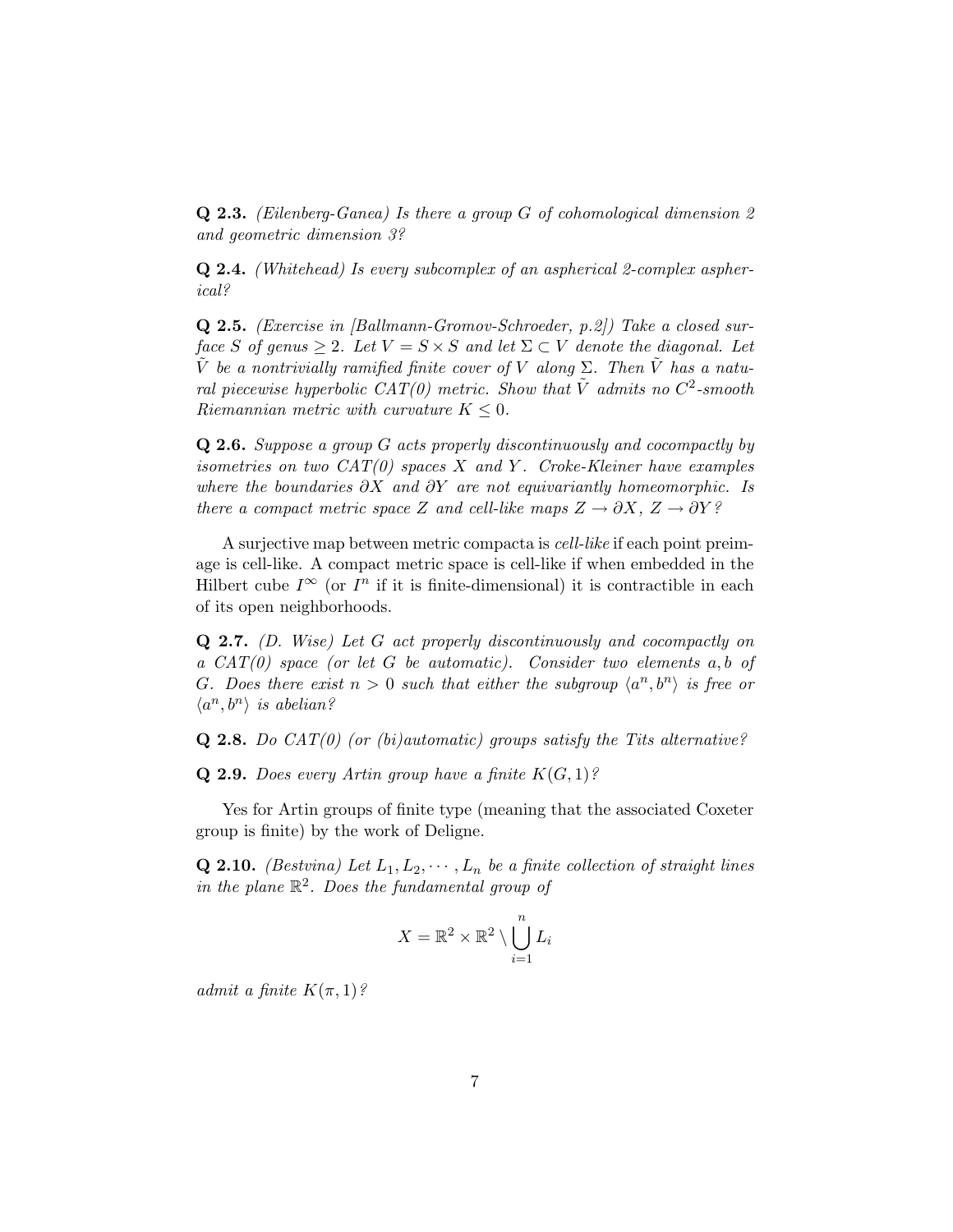By  $[Deligne]$  the answer is yes for simplicial arrangements. In general X is not aspherical, but in all examples one understands, X becomes aspherical after attaching finitely many  $\geq$  3-cells. It is not even known whether  $\pi_1(X)$ is torsion-free. A similar question can be asked about finite hyperplane arrangements in  $\mathbb{R}^m$ .

**Q 2.11.** (Eric Swenson) Let X be a  $CAT(0)$  metric space and G a finitely generated group that acts properly discontinuously by isometries on X.

1. Can G be an infinite torsion group? The expected answer is yes.

2. If the action is cocompact, can G contain an infinite torsion subgroup? The expected answer is no.

Q 2.12. (Kim Ruane) Let G be a Coxeter group, e.g. right-angled, and assume that G acts properly discontinuously and by isometries on a  $CAT(0)$ space  $X$ . How is  $X$  different from the Coxeter complex? Specifically:

Suppose that  $H$  is a special subgroup of  $G$ . Is there a closed convex subset of  $X$  on which  $H$  acts cocompactly?

Q 2.13. (Ruth Charney) Classify Coxeter groups up to isomorphism.

Interesting examples of isomorphic Coxeter groups (and Artin groups) with non-isomorphic diagrams were given by Noel Brady, Jon McCammond, Bernhard Muehlherr, and Walter Neumann. In the opposite direction, conditions under which isomorphism of groups implies isomorphism of diagrams were given by Charney-Davis, David Radcliffe, Anton Kaul.

Q 2.14. (Ruth Charney) Classify Artin groups up to isomorphism.

Q 2.15. (Ruth Charney) Are all finite type Artin groups linear?

Braid groups are linear by the recent work of Bigelow and Krammer.

Update: A.M. Cohen and D.B. Wales and independently F. Digne show that the answer is yes. See http://front.math.ucdavis.edu/math.GR/0010204 and http://www.mathinfo.u-picardie.fr/digne

**Q 2.16.** (Ruth Charney) Are all [finite type] Artin groups  $CAT(0)$ ?

The answer is yes for small numbers of generators by the work of Krammer, Tom Brady, Jon McCammond. The question is open even for braid groups.

Q 2.17. (Ruth Charney) Are all Artin groups automatic?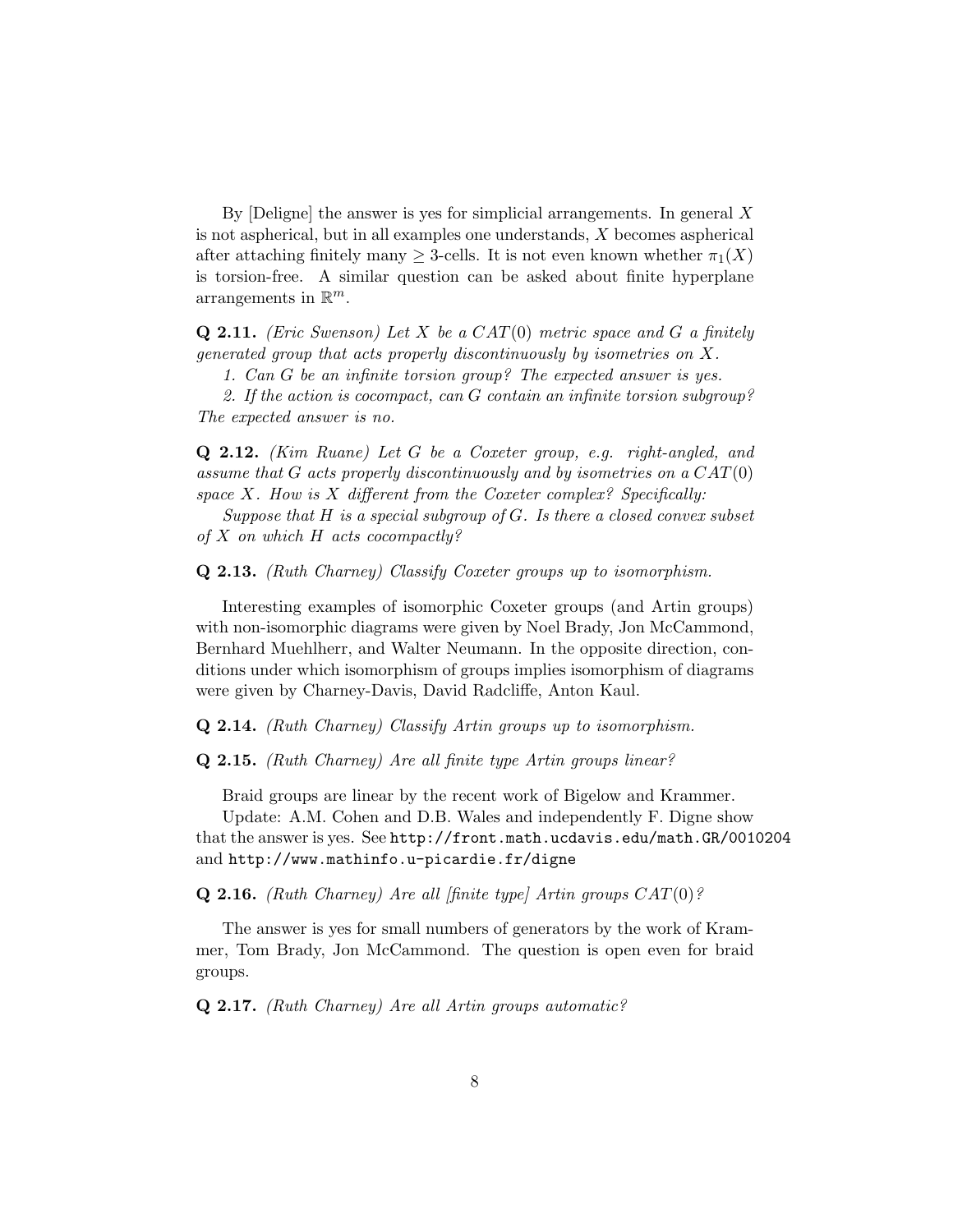**Q 2.18.** (Ross Geoghegan) Let M be a proper  $CAT(0)$  space. We say that M is almost geodesically complete if there is  $R \geq 0$  such that for all  $a, b \in M$ there is an infinite geodesic ray starting at a and passing within  $R$  of  $b$ .

If  $Isom(M)$  acts cocompactly on M, is M almost geodesically complete?

Note: It is a theorem of Ontaneda that if a discrete group acts cocompactly by isometries on M and if  $H_c^*(M) \neq 0$  then M is almost geodesically complete.

**Q 2.19.** (Dani Wise) A triplane is a  $CAT(0)$  space obtained by gluing together three Euclidean half-planes along their boundaries. Say that a  $CAT(0)$  space X has *isolated flats* if X does not contain an isometrically embedded triplane.

Let G act on a  $CAT(0)$  space X. Recall that a subgroup H is quasiconvex relative to this action provided that for a point  $x \in X$  there is a constant K such that for any two points in the orbit  $Hx$ , the geodesic connecting these points lies in a K-neighborhood of  $Hx$ .

Conjecture: Let G act properly discontinuously and cocompactly on a  $CAT(0)$  space X with isolated flats. Let H be a finitely generated subgroup of  $G$ . Then the inclusion of  $H$  in  $G$  is a quasi-isometric embedding if and only if  $H$  is a quasiconvex subgroup relative to the action of  $G$  on  $X$ .

Notes: Wise's, C.Hruska, has now proven this conjecture in the case that X is a  $CAT(0)$  2-complex. A counterexample, without the isolated flats condition, is provided by  $G = F_2 \times \mathbb{Z} = \langle a, b \rangle \times \langle t \rangle$  and  $H = \langle at, bt \rangle$ with the usual action of G on  $(tree) \times \mathbb{R}$ . H is not quasi-convex since the intersection  $H \cap \langle a, b \rangle$  is not finitely generated.

### 3 Free Groups

Q 3.1. (Hanna Neumann Conjecture) If A and B are nontrivial subgroups of a free group, then  $rk(A \cap B) - 1 \leq (rk(A) - 1)(rk(B) - 1)$ .

Hanna Neumann showed [Publ. Math. Debrecen 4 (1956), 186–189]  $rk(A \cap B) - 1 \leq 2(rk(A) - 1)(rk(B) - 1)$ , and R.G. Burns [Math. Z. 119] (1971), 121–130] strengthened the inequality to  $rk(A \cap B) - 1 \leq 2(rk(A) 1)(rk(B) - 1) - \min(rk(A) - 1, rk(B) - 1)$ . In many cases, the conjecture holds, see Neumann, Walter D.: On intersections of finitely generated subgroups of free groups. Groups—Canberra 1989, 161–170, Lecture Notes in Math., 1456, Springer, Berlin, 1990. See also Dicks, Warren: Equivalence of the strengthened Hanna Neumann conjecture and the amalgamated graph conjecture. Invent. Math. 117 (1994), no. 3, 373–389.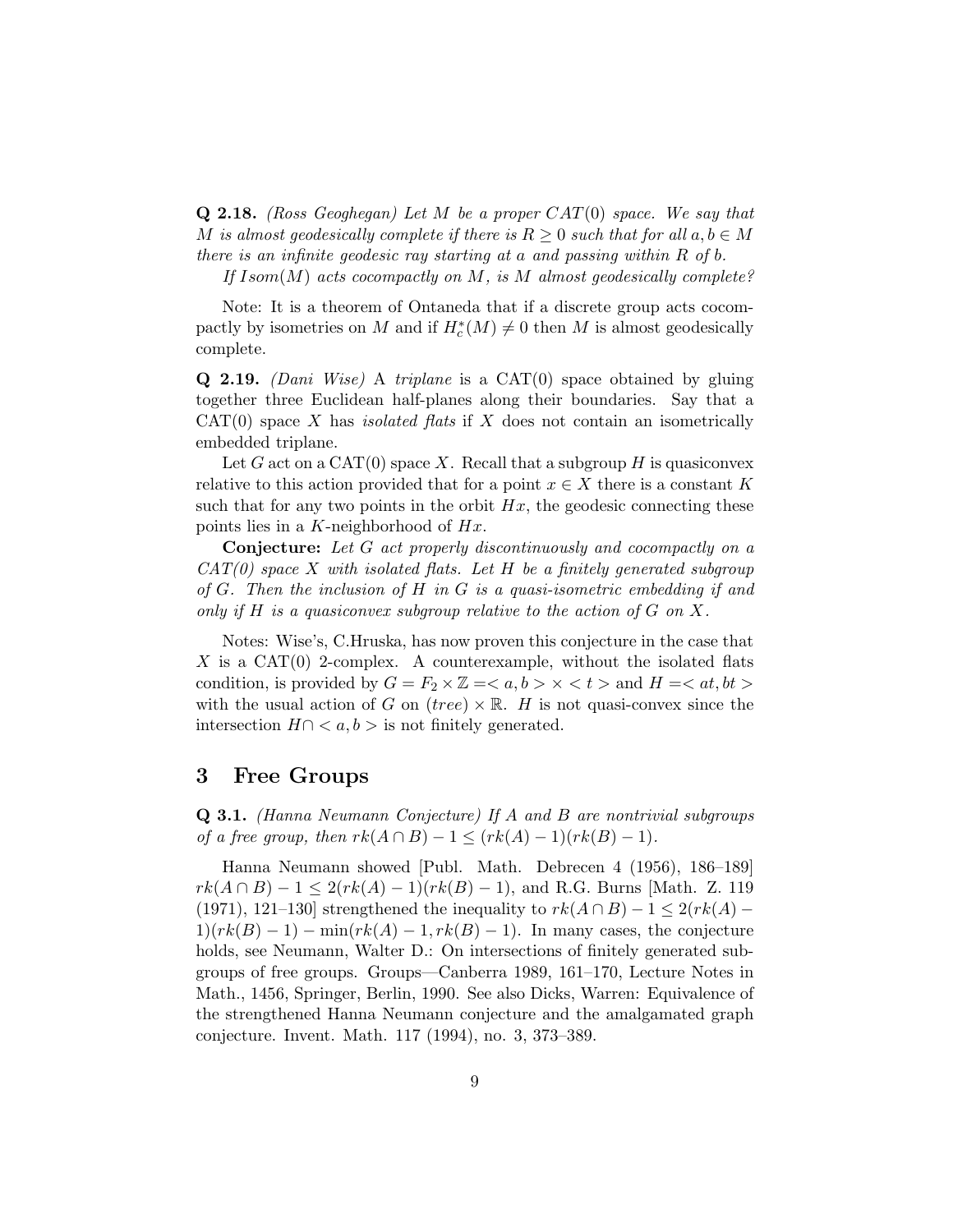**Q 3.2.** (Swarup) If G is a Fuchsian group, define area(G) to be the area of the convex core of  $\mathbb{H}^2/A$ . Since area(A) =  $2\pi(rk(A)-1)$  for Fuchsian groups which are free, the Hanna Neumann Conjecture can be phrased in terms of free Fuchsian groups:  $2\pi area(A \cap B) \leq area(A) area(B)$  whenever A and B are nontrivial free subgroups of a Fuchsian group. Prove such inequalities (possibly with a worse constant) for (not necessarily free) torsion-free quasiconvex subgroups of a quasi-convex Kleinian group in  $\mathbb{H}^n$ , where area is replaced by the n-dimensional volume of the convex core.

**Q 3.3.** (*J. Cornick*) a) Let G be a f.g. group such that every f.p. subgroup is free. Is G free?

b) If G is f.g. and the homological dimension hd  $G = 1$ , is G free?

Note: Yes to a) implies yes to b). There are counterexamples to a) in which every f.p. subgroup is cyclic and torsion-free.

### 3.1 Limit groups (Zlil Sela)

The definition of limit groups involves group actions on R-trees and is given by Sela in his work on equations and inequalities over free groups. It is a nontrivial theorem that a group G is a limit group iff it is  $\omega$ -residually free, i.e. for any finite subset F of G there is a homomorphism from G to a free group whose restriction to  $F$  is injective. Every limit group is finitely presented.

Q 3.4. Conjecture. A finitely generated group admits a free action on an  $\mathbb{R}^n$ -tree for some n iff it is a limit group.

The "if" part follows from Sela's work.

Q 3.5. Conjecture. Limit groups are  $CAT(0)$ .

**Q 3.6.** Characterize groups of the form  $F_m *_{\mathbb{Z}} F_n$  which are limit groups.

Q 3.7. Characterize 1-relator groups which are limit groups.

 $Q$  3.8. (Swarup) Show that a limit group is relative hyperbolic w.r.t its maximal abelian subgroups of rank bigger than one.

Sela showed that limit groups that contain no  $\mathbb{Z} \times \mathbb{Z}$  are hyperbolic.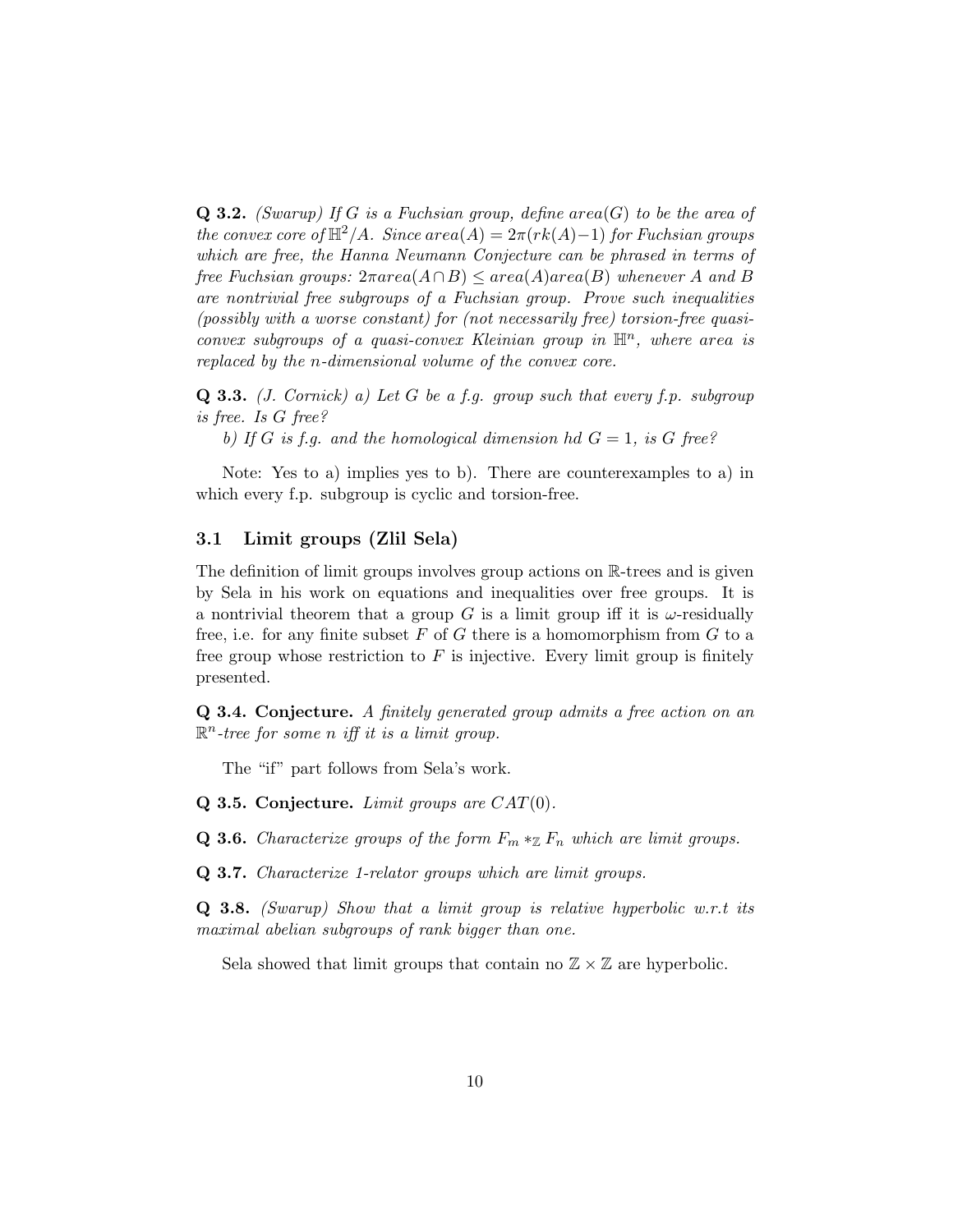### 3.2 Definable sets in  $F_n$  (Zlil Sela)

A subset S of  $F_n^k$  is *definable* if there is a first order sentence with k variables  $x_1, x_2, \cdots, x_k$  which is true iff  $x_1, x_2, \cdots, x_k \in S$ .

Q 3.9. Conjecture. Let  $n > 1$ . The set

$$
\{(x_1, x_2, \cdots, x_n) \in F_n^n | x_1, x_2, \cdots, x_n \text{ is a basis of } F_n\}
$$

is not definable.

**Q 3.10. Conjecture.** The only definable subgroups of  $F_n$  are cyclic and the entire group.

### 3.3 Genus in free groups (Zlil Sela)

The genus of an element x in the commutator subgroup of  $F_n$  is the smallest g such that we may write  $x = [y_1, y_2][y_3, y_4] \cdots [y_{2g-1}, y_{2g}]$  for some  $y_i \in F_n$ . Thus there is a map of the surface of genus g and one boundary component into the rose with boundary corresponding to x. Applying an automorphism of the surface produces other ways of writing x as a product of  $g$  commutators, and we call all such Nielsen equivalent. One knows that there is a uniform bound  $f(q)$  (independent of x) to the number of Nielsen equivalence classes in which an element of genus g can be written as a product of g commutators.

**Q 3.11.** Give an explicit upper bound for  $f(g)$ .

### 4 Transformation Groups

**Q 4.1.** (de la Harpe) Is  $PSL_2(\mathbb{R})$  a maximal closed subgroup of  $Homeo_+(S^1)$ ?

**Q 4.2.** Is there a proper closed subgroup of  $Homeo_+(S^1)$  that acts transitively on (unordered) 4-tuples? Or k-tuples  $(k \neq 3)$ ? Relation to earthquakes?

Q 4.3. (Christian Skau) There are many examples of groups acting on nonhomogeneous compacta with all orbits dense (boundaries of word-hyperbolic groups, limit sets of Kleinian groups). Are there such examples with group  $=\mathbb{Z}$  (or amenable group)?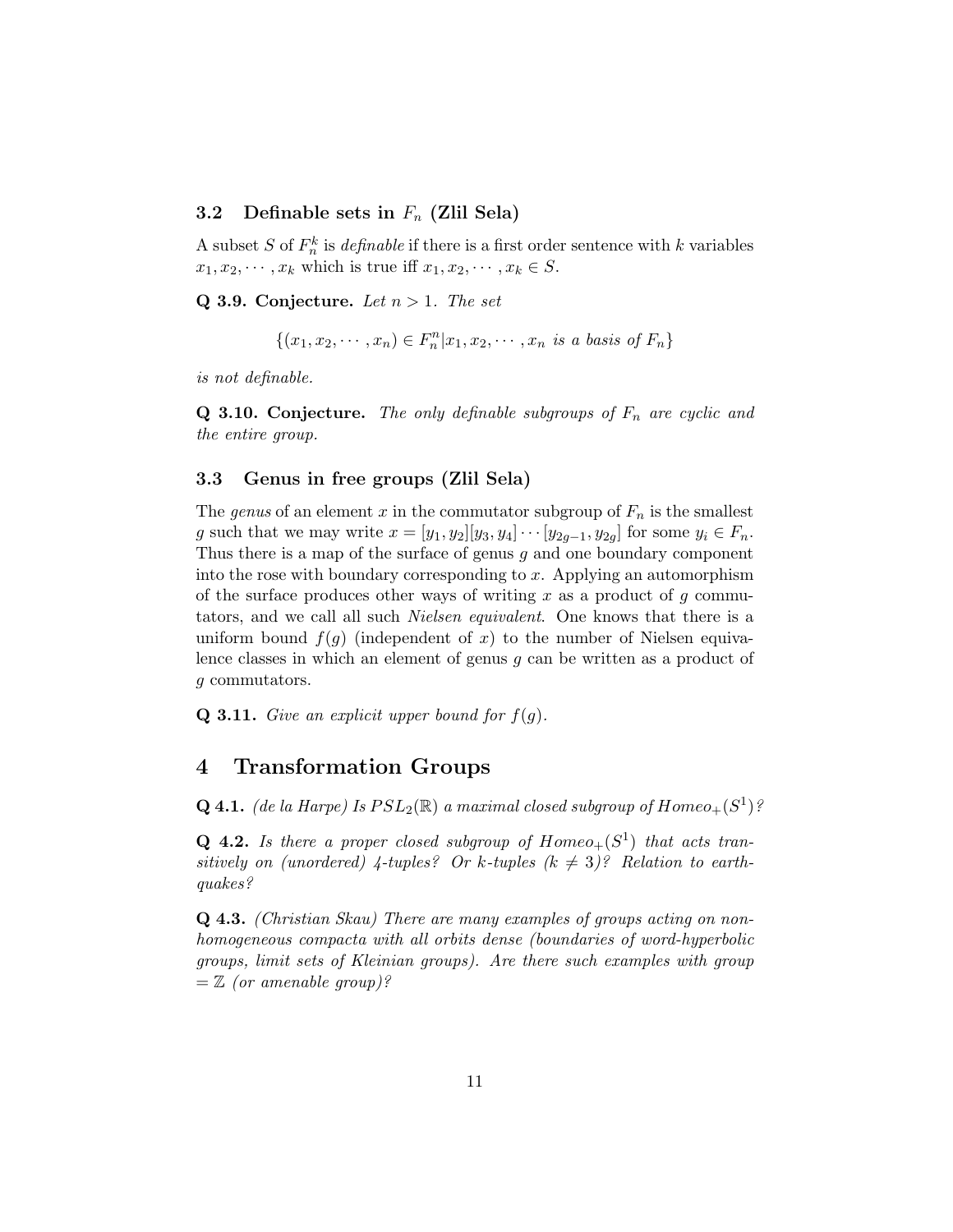Q 4.4. (Swarup) Suppose G is a 1-ended finitely presented group that acts on a compact connected metric space  $X$  as a convergence group. What can be said about  $G$  if  $X$  has cut points? Does  $X$  have to be locally connected? The model theorem of  $\left|$ Bowditch $\right|$  and  $\left|$ Swarup $\right|$  says that if G is word hyperbolic, then  $X$  is locally connected and doesn't have cut points. In another interesting case, when G is a geometrically finite Kleinian group and X its limit set, cut points can arise, for example if G splits over a parabolic subgroup.

# 5 Kleinian Groups

**Q 5.1.** (Jim Anderson) If G is a group of isometries of  $\mathbb{H}^n$ , denote by  $Ax(G)$ the set of axes of the elements of  $G$ . If  $G_1$  and  $G_2$  are finitely generated and discrete, does  $Ax(G_1) = Ax(G_2)$  imply that  $G_1$  and  $G_2$  are commensurable?

Yes if  $n = 2$  and  $G_1, G_2$  are arithmetic by [Long-Reid].

**Q 5.2.** (G. Courtois, Gromov) Let  $M = \mathbb{H}^n/\Gamma$  be a closed hyperbolic manifold with  $n \geq 3$ . Does there exist a faithful non-discrete representation  $\rho : \Gamma \to Isom_+({\mathbb{H}}^n)$  (same n)?

The answer is yes (for certain manifolds) if the target is  $Isom_+(\mathbb{H}^{n+1})$ (Kapovich – use bending deformations), and also by Goldman's thesis if  $n = 2$ . In the case of n=3 (Kapovich, Reid), if  $M = H^3/\Gamma$  and the tracefield of Γ admits a real galois conjugate, then this can be used to induce a non-discrete faithful representation of  $\Gamma$  with real character. For example any arithmetic Kleinian group derived from a quaternion algebra over a field of degree at least 3 has such a real representation.

**Q 5.3.** (Ed Taylor) Does there exist a constant  $c > 0$  such that the limit set of every non-classical Schottky group has Hausdorff dimension  $\geq c$ .

Q 5.4. (Marden Conjecture) A torsion-free f.g. Kleinian group in dimension 3 is topologically tame, i.e. the quotient 3-manifold is the interior of a compact 3-manifold.

Q 5.5. (Misha Kapovich) Suppose that G is a finitely generated Kleinian group in  $Isom(\mathbb{H}^n)$ . Is it true that

$$
\delta(G) \leq vcd(G)
$$

with equality iff G preserves a totally geodesic subspace  $\mathbb{H}^k \subset \mathbb{H}^n$  so that  $\mathbb{H}^k/G$  is compact?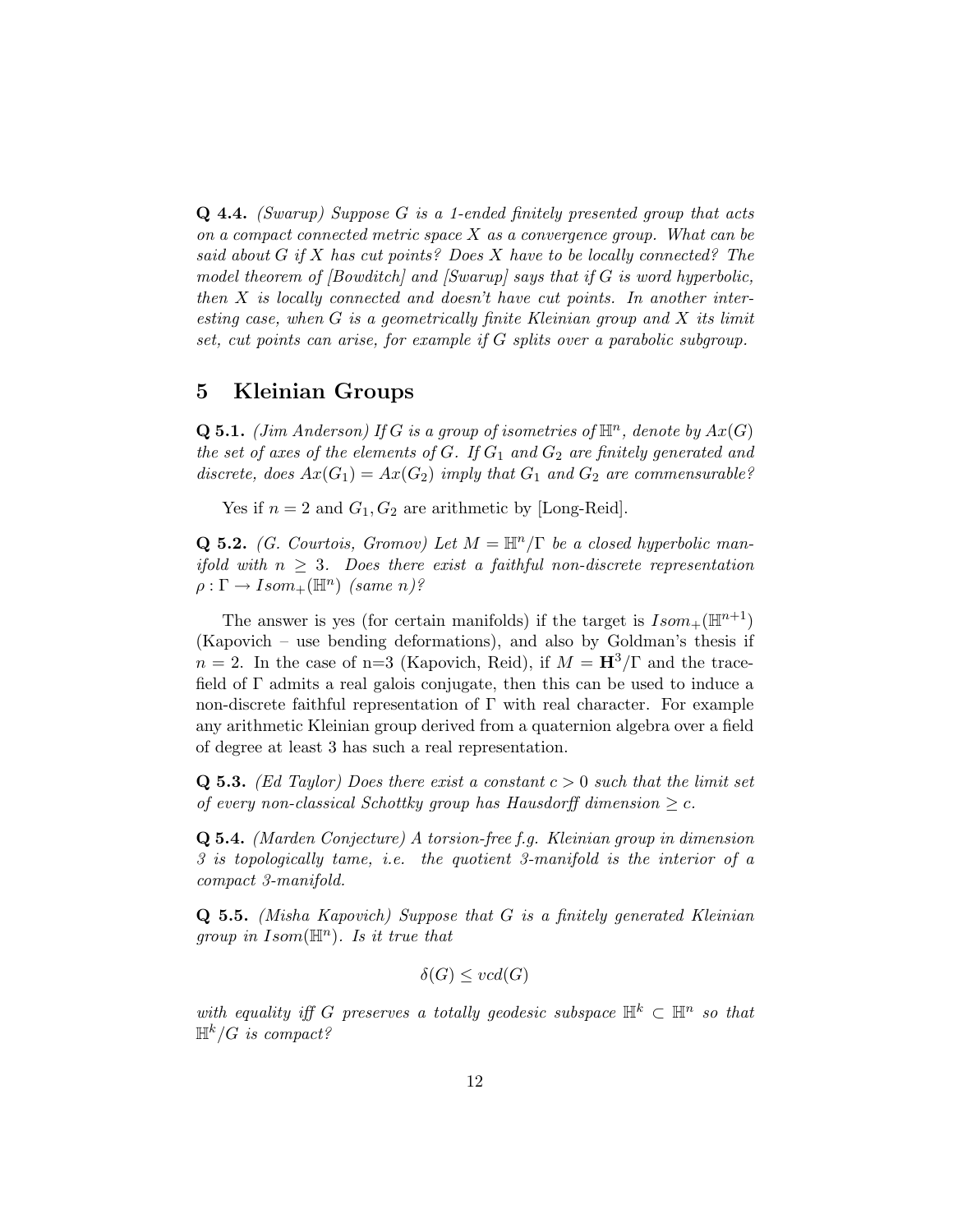Here  $\delta(G)$  is the exponent of convergence of G and vcd is the virtual cohomological dimension. Note that the answer is positive for geometrically finite groups.

A weaker form of this question is:

**Q 5.6.** (Misha Kapovich) Is there  $\epsilon > 0$  so that  $\delta(G) < \epsilon$  implies that G is virtually free?

Q 5.7. (Misha Kapovich) Is there a finitely-generated discrete subgroup of  $SO(n,1)$  whose action on the limit set is not ergodic? Is not recurrent?

Note that there are examples of finitely generated discrete subgroups of  $SU(2,1)$  which do not act ergodically on the limit set (however in that example the action is recurrent).

**Q 5.8.** (Misha Kapovich – a variation on a question of Bridson). Suppose that  $G \subset SL(n,\mathbb{R})$  is a discrete subgroup of type  $FP_{\infty}$  (over  $\mathbb{Z}$ ). Is it true that G contains only finitely many G-conjugacy classes of finite subgroups?

Note that there are examples (Feighn-Mess) where  $G$  is a linear group of type  $FP_k$  for arbitrarily large (but finite) k so that G contains infinitely many conjugacy classes of finite order elements.

Update: This problem is completely solved (the answer is no) by Ian Leary and Brita Nucinkis,

ftp://byrd.math.uga.edu/pub/html/archive/leary-nucinkis.html

### 6 Finiteness properties

**Q 6.1.** (Ian Leary) Suppose G is virtually of type FP over the field  $F_p$  of p elements, and let g be an element of order p. Is the centralizer of g in G also virtually of type FP over  $F_p$ ?

If G acts cocompactly on an  $F_p$ -acyclic space X, then the centralizer of g acts cocompactly on  $X<sup>g</sup>$  = the set of fixed points of g, which is also  $F_p$ -acyclic by Smith theory. So in this case the answer is yes.

Q 6.2. (Ian Leary) Is there a group of finite vcd that does not act with finite stablizers on an acyclic complex of dimension equal to its vcd?

This question is sometimes called Brown's conjecture, although more often Brown's conjecture is taken to be the question of whether there is a universal proper G-space of dimension equal to the vcd. The answer to this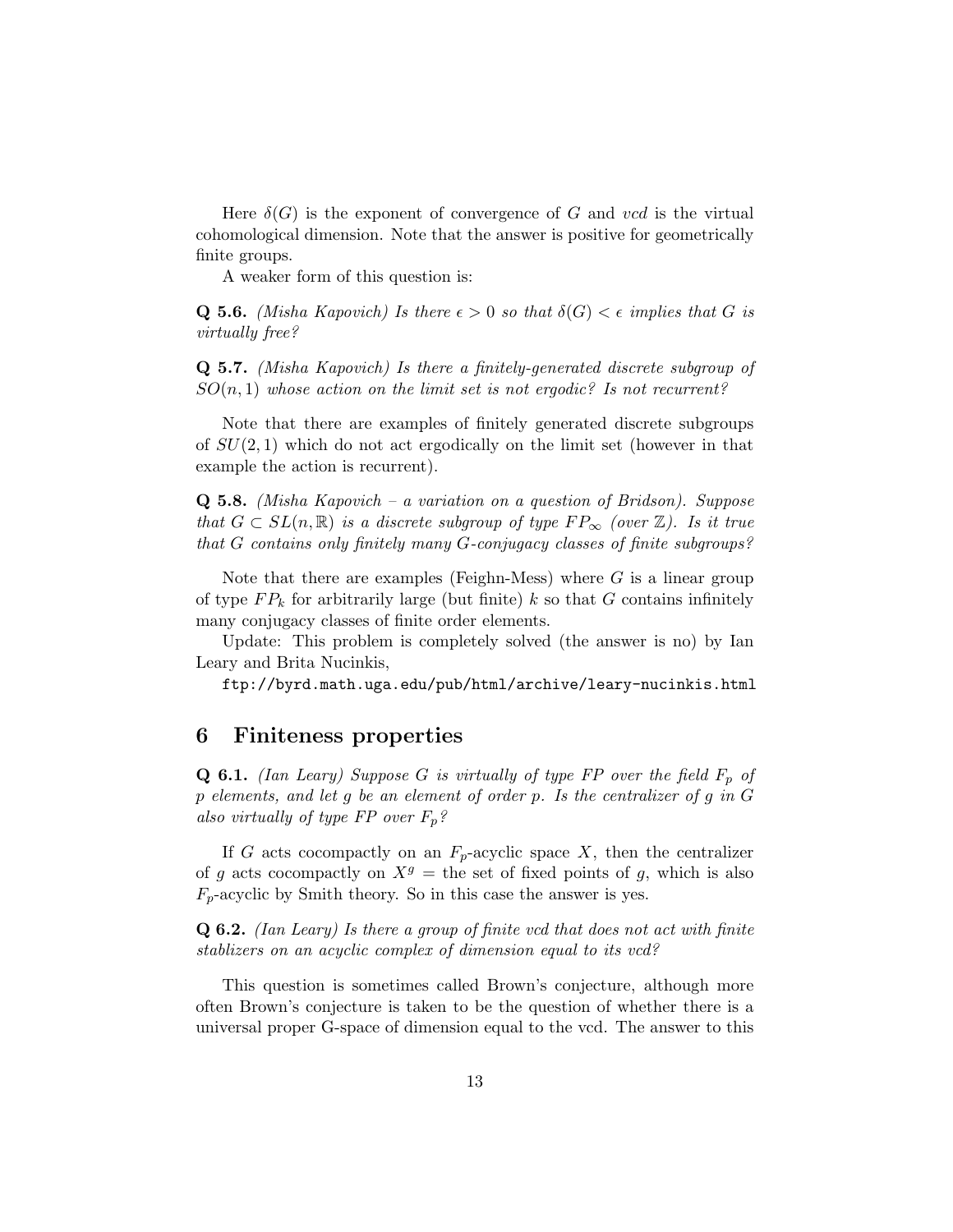latter question is "no" — Leary and Nucinkis have examples for each  $n$  of groups for which the vcd is  $2n$  but the minimal dimension of the universal proper G-space is 3n.

Q 6.3. (Peter Kropholler) If G is FP over the rationals, is there a bound on the orders of finite subgroups of G?

Kropholler showed that this was the case for any  $G$  that is both  $(a)$  of finite rational cohomological dimension and (b) type  $FP_{\infty}$  over the integers.

(Leary) This can be extended to the case when  $G$  is only assumed to be  $FP_n$  over the integers, for n = the rational coh. dim. of G.

# 7 Splittings, Accessibility, JSJ Decompositions

Q 7.1. (Potyagailo) Let  $G \subset SO_+(n,1)$  be a geometrically finite, torsionfree, non-elementary Kleinian group. Say that G splits over an essentially non-maximal parabolic subgroup  $C \subset G$  as  $G = A *_{C} B$  (resp.  $G = A *_{C}$ ) if C is contained in a parabolic subgroup  $C'$  of higher rank such that  $C'$  is not conjugate to a subgroup of A or B.

Is the following true: G is co-Hopfian iff it does not split over trivial or essentially non-maximal parabolic subgroup? Note that the latter condition is equivalent to saying that the parabolic splittings are K-acylindrical (in the sense of Z.Sela) for a uniformly bounded K.

 $Q$  7.2. (Swarup) Let G be a finitely presented group. Consider a maximal graph of groups decomposition of G with finite edge groups and pass to the collection of vertex groups. For each vertex group consider a maximal graph of groups decomposition with 2-ended edge groups and pass to the collection of vertex groups. Then split again along finite groups, then along two-ended groups etc.

Conjecture 1: There is a finitely presented group for which this process never terminates.

Conjecture 2 (Strong Accessibility): For hyperbolic groups (and for  $CAT(0)$  groups) this process always terminates.

Delzant-Potyagailo proved Strong Accessibility for hyperbolic groups without 2-torsion.

Note: For CAT(0) groups it would be natural to allow splittings over virtually abelian subgroup in the process. For general f.p. groups splittings over slender (small?) subgroups should be allowed.

Q 7.3. (Sageev) Is there a f.p. 1-ended group G with  $G \cong G *_{\mathbb{Z}} ?$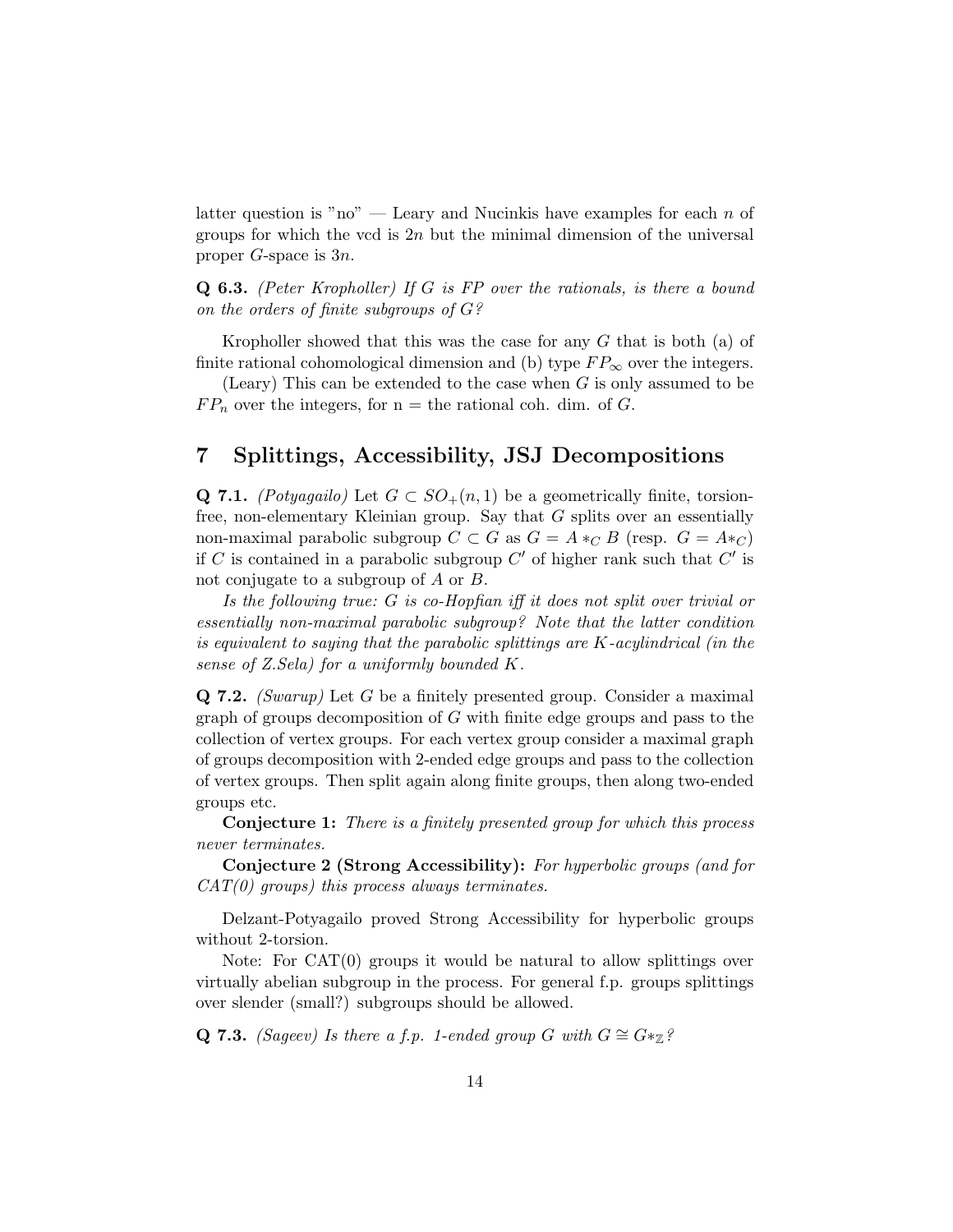Note (Mitra) that such G could not be co-Hopfian. In particular, G could not be torsion-free hyperbolic, by a theorem of Z. Sela.

Q 7.4. (Swarup) Show that the JSJ decomposition of a Haken 3-manifold M depends only on  $\pi_1 M$  and not on the peripheral structure. Deduce Johannson's deformation theorem: A homotopy equivalence  $M \to N$  between Haken manifolds can be deformed so it induces a homeomorphism between non-SFS components of the JSJ decompositions and induces a homotopy equivalence between SFS pieces.

Update: This is answered by Scott-Swarup.

**Q 7.5.** (Papasoglou) Is there a f.p. torsion-free group  $G$  that does not split over a virtually abelian subgroup, but has infinitely many splittings over  $F_2$ ?

This question is motivated by the fact that an irreducible atoroidal closed 3-manifold has only finitely many incompressible surfaces of any fixed genus.

### 8 General Questions

Q 8.1. (Eilenberg-Ganea) Is there a group G of cohomological dimension 2 and geometric dimension 3?

**Q 8.2.** (Shalen) If a finitely presented group  $G$  acts nontrivially (i.e. without global fixed points) on an R-tree, does it act nontrivially on a simplicial tree?

Q 8.3. (Mohan Ramachandran) See [Napier-Ramachandran] for motivation. Consider the following two properties of a finitely presented group G:

 $(A)$  G virtually splits, i.e. some finite index subgroup of G admits a nontrivial action on a simplicial tree.

 $(B)$  Let X be a finite complex with fundamantal group G. Then some covering space of X has at least two ends.

Most garden-variety groups satisfy both  $(A)$  and  $(B)$ . Groups that satisfy property  $(T)$  satisfy neither  $(A)$  nor  $(B)$ .

To what extent are  $(A)$  and  $(B)$  equivalent?

The question makes sense for finitely generated groups as well.

**Q 8.4.** (Bowditch) Let  $\Gamma$  be the Cayley graph of an infinite finitely generated group. Does there exist  $K > 0$  such that for all  $R > 0$  and all vertices  $v \in \Gamma \setminus B(R)$  there is an infinite ray from v to  $\infty$  which does not enter  $B(R - K)$ .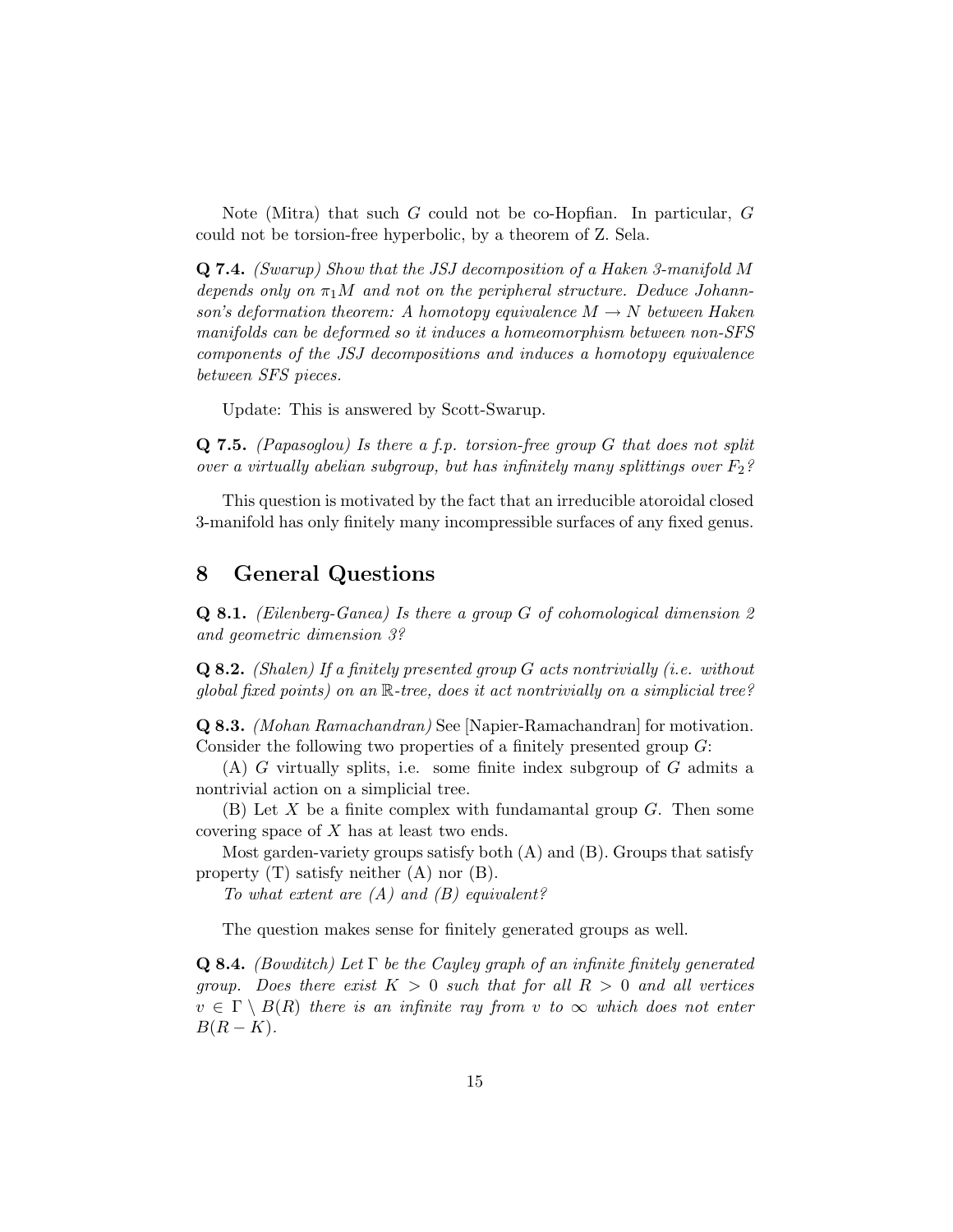Anna Erschler observed that this fails for the lamplighter group.

**Q 8.5.** (Noel Brady) Are there groups of type  $F_n$  but not  $F_{n+1}$   $(n \geq 3)$  which do not contain  $\mathbb{Z} \times \mathbb{Z}$ ? All known examples contain  $\mathbb{Z}^{n-1}$ .

**Q 8.6.** (Olympia Talelli) Is there a torsion-free group  $G$  of infinite cohomological dimension such that there is  $n_0$  with the property that if H is a subgroup of G with finite cohomological dimension cdH, then  $cdH \leq n_0$ .

Q 8.7. Can  $\mathbb{Z}_{p^{\infty}}$  be embedded in an  $FP_{\infty}$ -group? Or in an  $FP_3$ -group? Can an  $F_n$ -group be embedded in an  $F_{n+1}$ -group  $(n \geq 2)$ ?

Higman's celebrated embedding theorem states that a group embeds into a finitely presented group iff it has a recursive presentation. Any countable group embeds into a f.g. group.

**Q 8.8.** Compute the asymptotic dimension of  $CAT(0)$  groups,  $Out(F_n)$ , mapping class groups, nonuniform lattices, Thompson's group. Is there a group of finite type whose asymptotic dimension is infinite?

Note (Misha Kapovich): Gromov states that the answer to the last question is positive (and the group it does not admit a uniformly proper map into the Hilbert space).

### 8.1 Finite gap question (Jens Harlander)

Let G be a finitely generated group written as  $G = F/N$  with F a free group of finite rank. Let  $\Gamma$  be a finite graph with  $\pi_1(\Gamma) = F$  and let  $\tilde{\Gamma}$  be the covering space of  $\Gamma$  with  $\pi_1(\Gamma) = N$ . Thus the deck group of  $\Gamma$  is G. By  $d_F(N)$  denote the smallest number of G-orbits of 2-cells one needs to attach to  $\tilde{\Gamma}$  to make the space simply connected, and by  $d_G(\frac{N}{|N|})$  $\frac{N}{[N,N]}$  denote the smallest number of G-orbits of 2-cells one needs to attach to  $\Gamma$  to kill the first homology. Thus  $d_F(N) < \infty$  iff G is finitely presented and  $d_G(\frac{N}{|N|})$  $\frac{N}{[N,N]}$ )  $<\infty$ iff  $G$  is of type  $FP_2$ . There are examples (Bestvina-N. Brady) of groups of type  $FP_2$  which are not finitely presented. A well-known question, stemming from the 1965 work off C.T.C. Wall, becomes:

**Q 8.9.** Is there an example of a finitely presented group  $G = F/N$  such that  $d_G(\frac{N}{\lceil N\rfloor})$  $\frac{N}{[N,N]}$ ) <  $d_F(N)$ (<  $\infty$ )?

One approach to construct such an example is the following. Suppose  $H = F/N$  is finitely presented and contains as subgroups groups of the form  $C^n = C \times C \times \cdots \times C$  for all *n*. Define  $G_n = H *_{C^n} H$  which is written as  $F * F/N_n$  in the obvious way. If C is finite and perfect, then  $d_{F * F}(\frac{N_n}{|N_n|})$  $\frac{N_n}{[N_n,N_n]}$ is independent of n.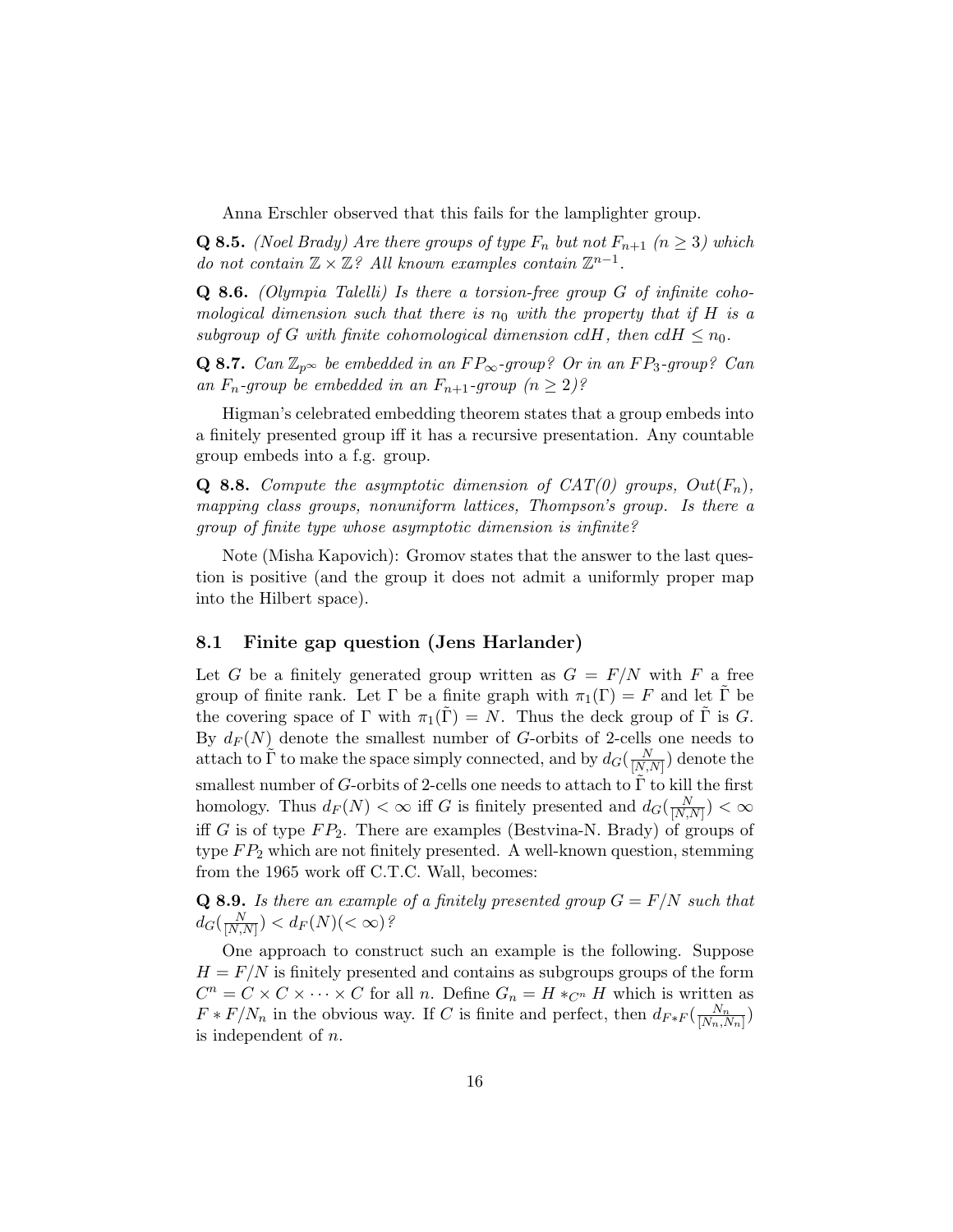Q 8.10. If C is nontrivial and finite, is  $\lim_{n\to\infty} d_{F*F}(N_n) = \infty$ ?

### 9 2-complexes

Q 9.1. (Whitehead) Is every subcomplex of an aspherical 2-complex aspherical?

Q 9.2. (Andrews-Curtis) If K and L are simple homotopy equivalent finite 2-complexes, can one transform  $K$  to  $L$  by a sequence of elementary collapses and expansions of 1- and 2-cells, and by sliding 2-cells (i.e. reattaching them by maps homotopic to the old attaching maps)?

This is unknown even when K is contractible and L is a point.

**Q 9.3.** (Wise) Is there a finite aspherical 2-complex X with  $\pi_1(X)$  coherent and with  $\chi(X) \geq 2$ ?

# 10 Symmetric Spaces

**Q 10.1.** (Igor Belegredek) Let  $X$  be a non-positively curved symmetric space. Find conditions on a group  $\Gamma$  so that the space of conjugacy classes of faithful discrete representations of  $\Gamma$  into the isometry group of X is compact (noncompact).

Notes (Belegradek): Suppose a sequence of faithful discrete representations goes to infinity. That defines a natural isometric action of Γ on the asymptotic cone of  $X$ , that is an Euclidean Tits building according to Kleiner-Leeb. The action is small (in a certain sense) and has no global fixed point. Thus it is enough to understand what groups cannot (can) have such action. First example to look at is when  $X$  is a product of two rank one spaces, so the asymptotic cone of  $X$  is a product of two trees.

**Q 10.2.** (Belegredek) Is there a 3-complex  $X$  (not necessarily aspherical) which is not homotopy equivalent to a 2-complex but  $H^3(X; {\{G\}}) = 0$  for all local coefficients?

The condition is equivalent to saying that  $X$  is dominated by a finite 2-complex, or that  $id: X \to X$  is homotopic to a map into the 2-skeleton.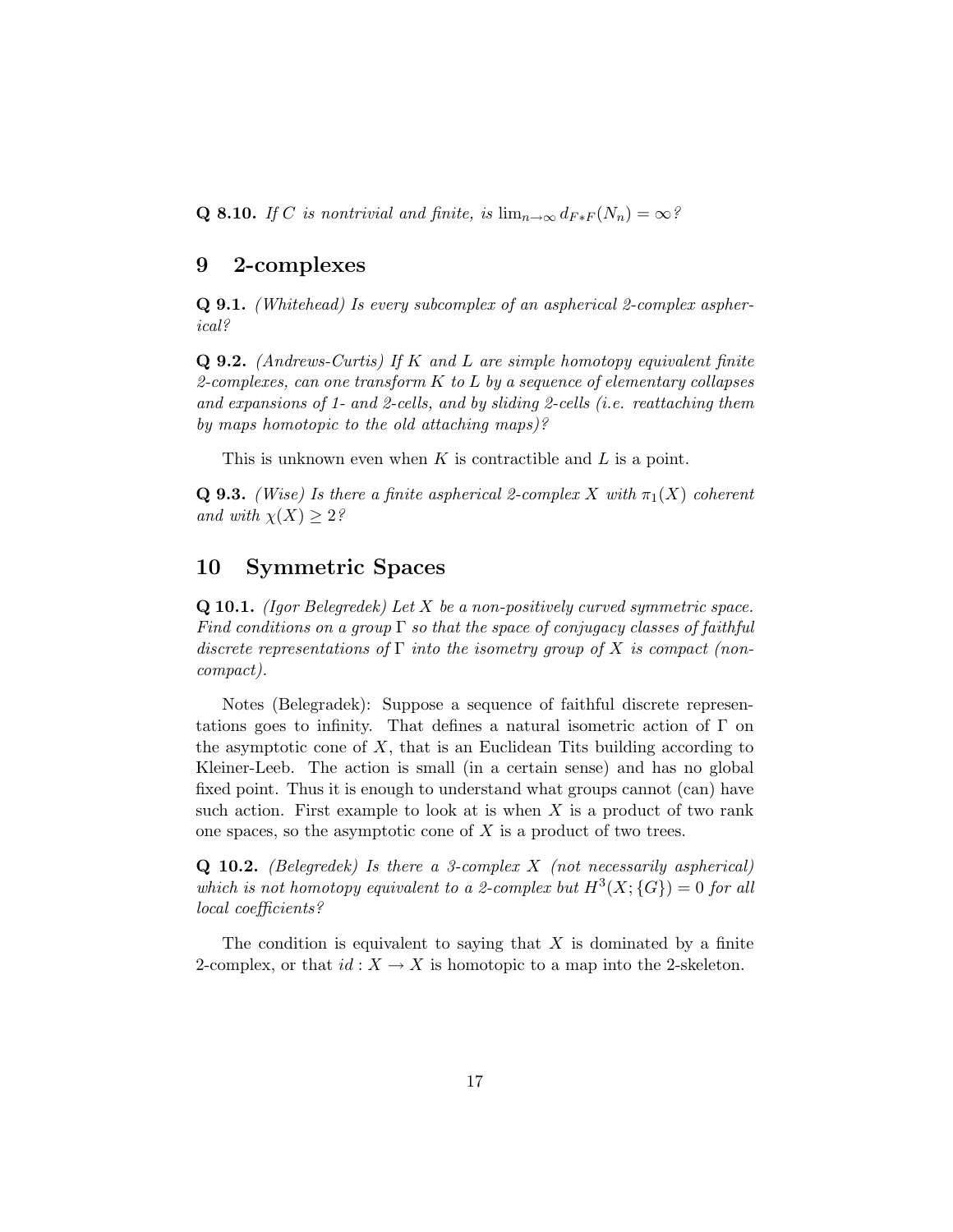## 11 Quasi-Isometries

**Q 11.1.** Study the quasi-isometry group  $QI(\mathbb{R}^n)$ . How big is it?

Q 11.2. (Kleiner) What are the quasi-isometries of the 3-dimensional group Sol?

Q 11.3. (Kleiner) What are the q.i's of the Gromov-Thurston examples of negatively pinched manifolds?

**Q 11.4.** (Feighn) Let  $\phi: F_n \to F_n$  be an automorphism of the free group  $F_n$  and let  $M_\phi$  be its mapping torus.

Classify these groups up to quasi-isometry.

Note: It was shown by [Macura] that if two automorphisms have polynomial growths with distinct degrees, then their mapping tori are not quasiisometric.

**Q 11.5.** (Bridson) Same as above for automorphisms  $\mathbb{Z}^n \to \mathbb{Z}^n$ .

**Q 11.6.** (Bridson) Is  $G \times \mathbb{Z}$  quasi-isometric to G for  $G = Thompson's$  group? Any f.g. group?

# 12 Mapping Class Groups,  $Out(F_n)$

Q 12.1. (Levitt) Can every measured geodesic lamination with 2-sided leaves on a non-orientable compact hyperbolic surface be approximated by a simplicial measured geodesic lamination with 2-sided leaves?

Remark: The subspace  $\Omega$  of the sphere of geodesic measured laminations that contain 1-sided leaves is open and dense (of full measure, [Danthony-Nogueira]). More generally, understand the action of the mapping class group on the space of projectivized measured laminations. Is the action minimal on the complement of  $\Omega$ .

**Q 12.2.** (Lubotzky) Does Out $(F_n)$  have the congruence subgroup property?

If  $G \subset F_n$  is a characteristic subgroup of finite index, then kernels of homomorphisms to  $Out(F_n/G)$  are called congruence subgroups.

**Q 12.3.** (Kapovich) a) Let  $\Sigma_g$  be the closed orientable surface of genus g. Is there a faithful representation  $\pi_1(\Sigma_g) \to MCG(\Sigma_h)$  into a mapping class group such that the image consists of pseudo-Anosov classes plus identity *(for some g, h > 1)?* 

b) Is there a  $\Delta$ -manifold M which is a surface bundle over a surface s.t.  $\pi_1(M)$  is word-hyperbolic? Or so that M is hyperbolic?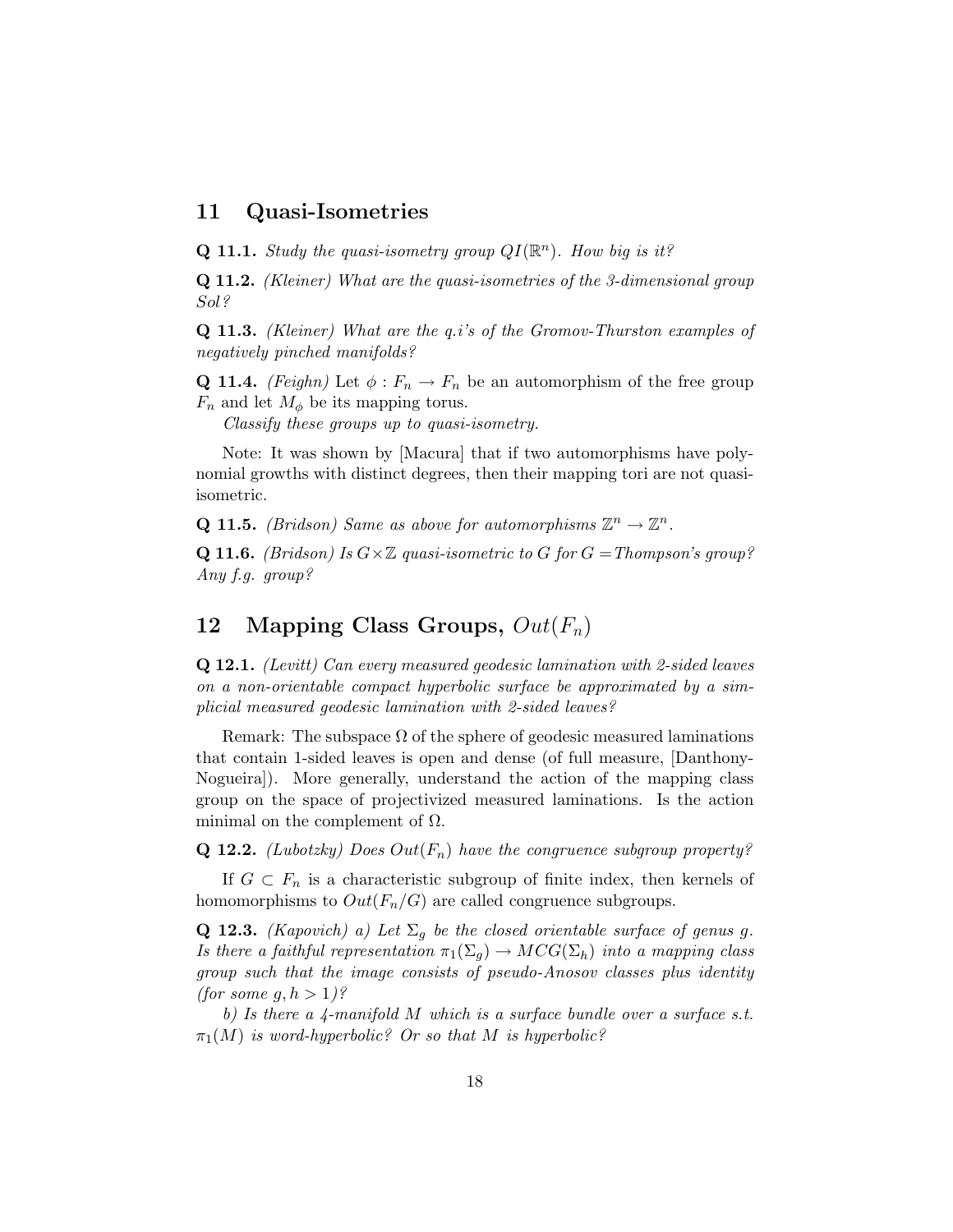### Q 12.4. (Bowditch) Is the Weil-Petersson metric on Teichmüller space hyperbolic? Is it quasi-isometric to the curve complex?

The latter is word-hyperbolic by [Mazur-Minsky].

Update: J. Brock proved that W-P space is quasi-isometric to the "pants

complex" (http://www.math.uchicago.edu/∼brock/home/text/papers/wp/www/wp.ps.gz).

Brock-Farb have announced (October 2000) that the space is hyperbolic for a torus with  $\leq 2$  punctures and a sphere with  $\leq 5$  punctures, but not hyperbolic for more complicated surfaces. A related result was announced by Sumio Yamada: the completion of the Weil-Petersson metric is a CAT(0) space with ideal points coming in natural pieces, with each piece the metric product of simpler Weil-Petersson spaces.

Q 12.5. (Brock) What is the rank of the Weil-Petersson metric? What is the rank of the mapping class group?

The *rank* of a metric space X is the maximal n such that X admits a quasi-isometric embedding  $\mathbb{R}^n \to X$ . Brock-Farb show that a lower bound for W-P is  $\frac{1}{2}(3g - 3 + b)$  (Yamada's result above predicts that the rank is the maximal number of disjoint subsurfaces with noncompact Teichmüller space, and the Brock-Farb result confirms this as a lower bound). For the mapping class group, a lower bound is given by a maximal curve system  $$ the associated group of Dehn twists is embedded quasi-isometrically.

### 12.1 Automorphisms of free groups (Gilbert Levitt)

 $\alpha: F_n \to F_n$  will denote an automorphism.

**Q 12.6.** Assuming that the fixed subgroup  $Fix(\alpha)$  is cyclic, find a bound on the length of a generator of  $Fix(\alpha)$  in terms of the complexity of  $\alpha$ .

(ed. comm.: an easier version of the question would be to bound the length of the generator of  $Fix(\alpha)$  in terms of the complexity of a relative train-track representative of  $\alpha$ .)

**Q 12.7.** Which  $\alpha$  preserve an order (invariant under right translations) on  $F_n$ ? If  $\alpha$  has periodic elements it cannot preserve an order. Are there other obstructions?

A result of Perron-Rolfsen asserts that if  $\alpha_{ab} \in GL(n, \mathbb{Z})$  has all eigenvalues  $> 0$  then  $\alpha$  preserves an order.

**Q 12.8.** Does  $Out(F_n)$   $(n > 2)$  have a right orderable subgroup of finite index?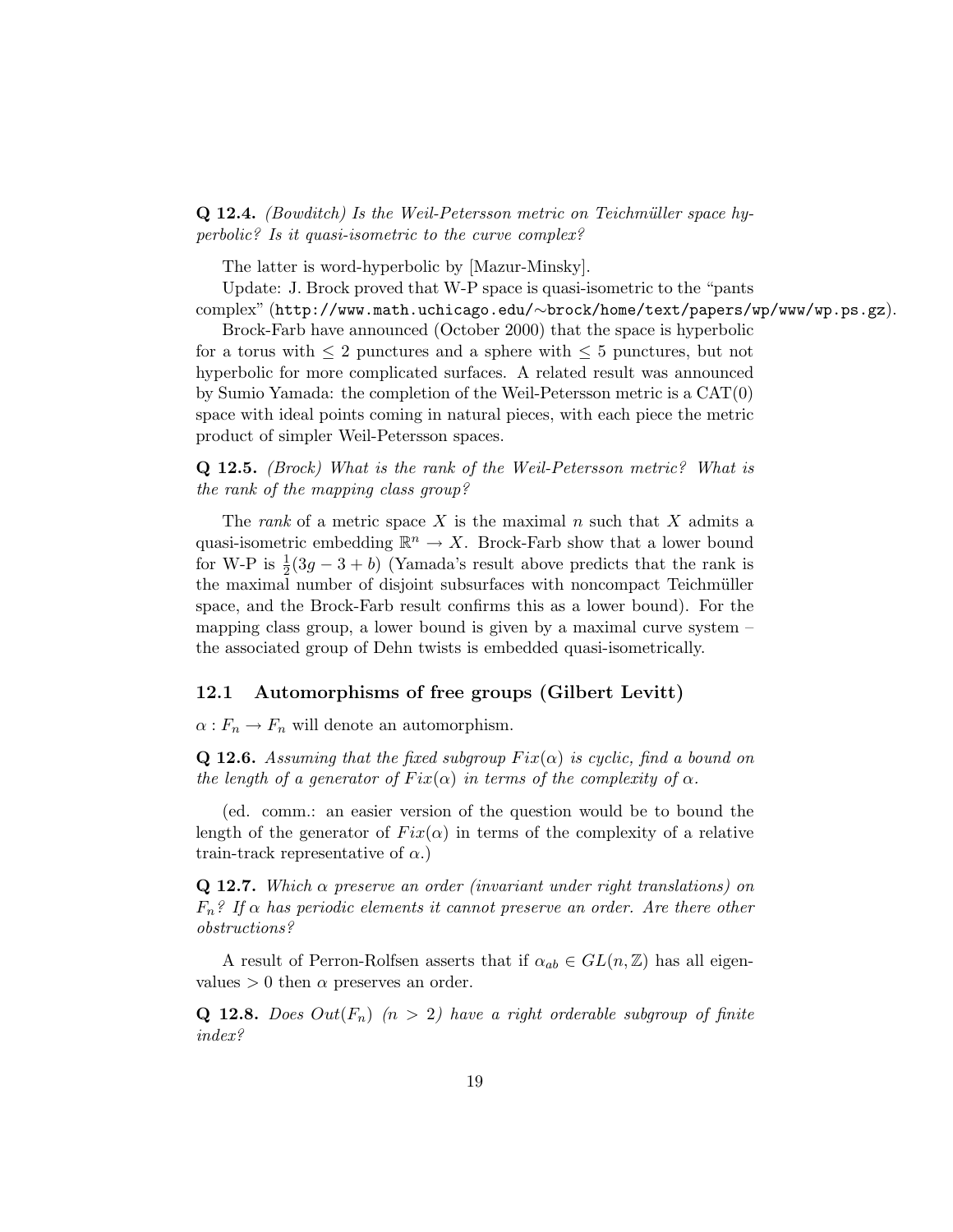It is a theorem of Dave Witte (Proc.A.M.S. 122 (1994), no. 2, 333– 340) that  $SL_n(\mathbb{Z})$   $(n > 2)$  does not have a right orderable subgroup of finite index. Mapping class groups of surfaces with nonempty boundary are orderable ([Short-Wiest] following Thurston).

Q 12.9. Can the mapping class group (or a finite index subgroup of it) of a closed surface be embedded into  $Out(F_n)$ ? Into the mapping class group of a punctured surface?

**Q 12.10.** Do finite index subgroups of  $Out(F_n)$   $(n > 2)$  have property  $(FA)$ , i.e. does every isometric action of such a subgroup on a simplicial tree (or even an R-tree) have a global fixed point?

Update: Lubotzky constructed a finite index subgroup of  $Out(F_3)$  that maps onto a nonabelian free group.

Q 12.11. (Grigorchuk)  $Aut(F_n)$  acts on the space  $\partial_3 F_n$  of triples of distinct ends of  $F_n$ . Denote by  $Y_n$  the compact space (Cantor set) the quotient space of  $\partial_3 F_n$  by the group of inner automorphisms. Thus  $Out(F_n)$  acts on  $Y_n$ . Describe the dynamics of this action; in particular the dynamics of any individual outer automorphism.

### 12.2 Schottky groups in mapping class groups (Lee Mosher)

Recall that a *Schottky group* is a subgroup F of  $Isom(\mathbb{H}^n)$  which is free of finite rank, discrete, consists of loxodromic elements, and every orbit is quasiconvex. Similarly, we define a Schottky subgroup of  $Isom(Teech(S)) \cong$  $MCG(S)$  where we replace "loxodromic" by "pseudoAnosov". Note that  $MCG(S)$  acts discretely on  $Teich(S)$ , so the word "discrete" can be omitted from the definition.

**Q 12.12.** Do there exist f.g. free subgroups of  $MCG(S)$  consisting of identity and pseudoAnosov mapping classes which are not Schottky?

If such a subgroup F exists, then  $\pi_1(S) \rtimes F$  is not word-hyperbolic, but has no Baumslag-Solitar subgroups. Potential candidates for such F might be found as subgroups of Whittlesey's example.

Q 12.13. Do there exist non-free pseudoAnosov subgroups?

**Q 12.14.** Is there an  $Out(F_n)$  analog of the above?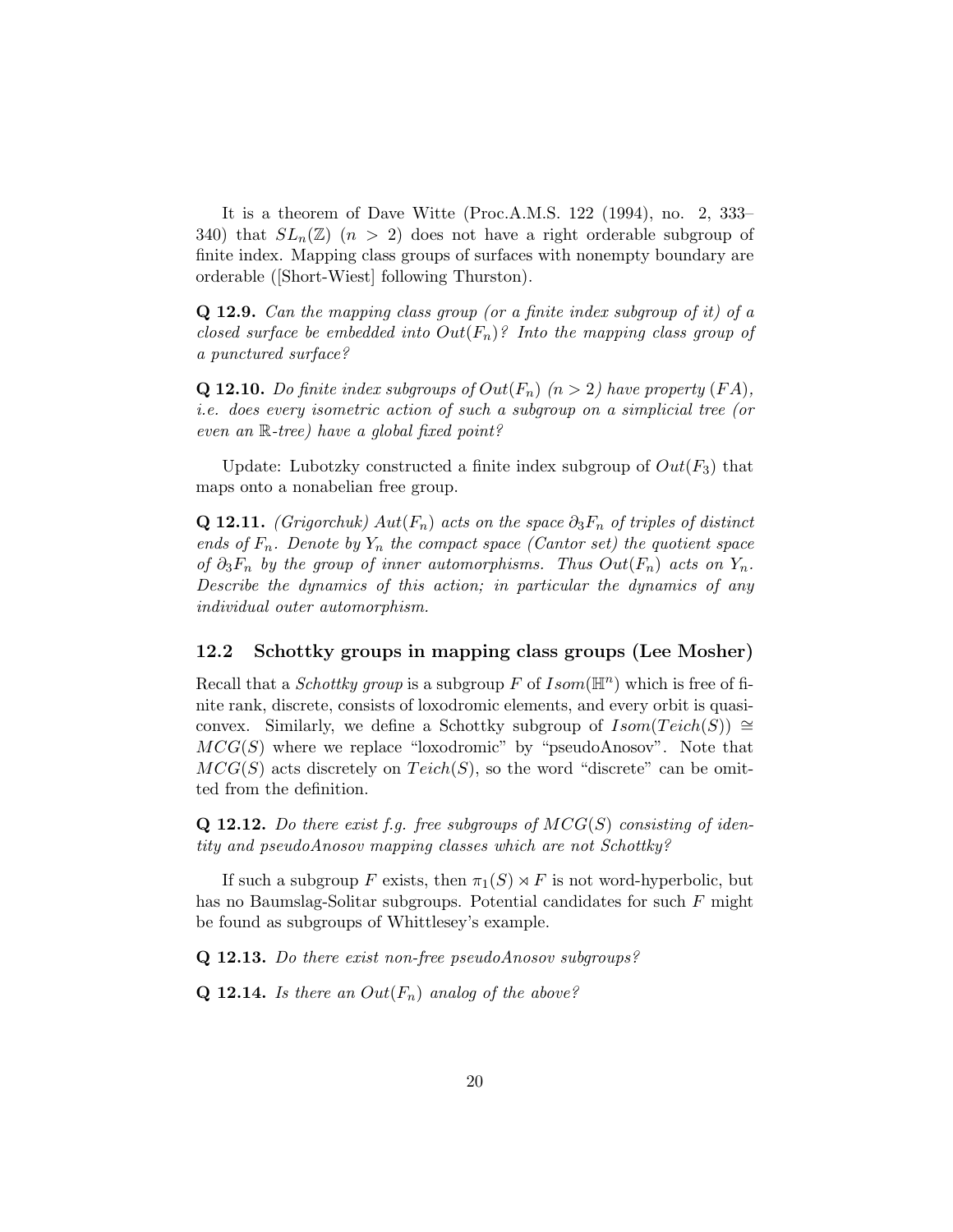One difficulty is that the geometry of Outer Space is not well understood. It is still true (Bridson-Vogtmann) that the group of simplicial homeomorphisms of Outer Space is  $Out(F_n)$ . It is not clear what a good metric on Outer Space should be. For example, if  $\alpha$  is an irreducible automorphism, then the set of train-tracks for  $\alpha$  should be a quasi-line, and these quasi-lines for  $\alpha$  and  $\alpha^{-1}$  should be a uniform distance apart (in the case of  $MCG$  they coincide). Our ignorance is exemplified in the following:

**Q 12.15.** Given n is there a uniform constant  $K$  such that for every irreducible automorphism  $\alpha : F_n \to F_n$ 

$$
\frac{\log \lambda(\alpha)}{\log \lambda(\alpha^{-1})} \le K
$$

where  $\lambda(f)$  denotes the growth rate of f?

 $(K = 1$  in the case of  $MCG$ .)

#### 12.3 Betti numbers of finite covers (Andrew Casson)

**Q 12.16.** Does every automorphism  $h : F_n \to F_n$  leave invariant a finite index subgroup K such that  $h_{ab}: K/K' \to K/K'$  has an eigenvalue which is a root of unity?

**Q 12.17.** Does every closed 3-manifold M which fibers over  $S^1$  with fiber of genus  $\geq 2$  have a finite cover M with  $b_1(M) > 1$ ?

Note: Q 12.17 is a "warmup" for the well-known conjecture that every aspherical 3-manifold has a finite cover with positive  $b_1$ . Q 12.17 is Q 12.16 with surface groups instead of free groups.

### 12.4 QI rigidity of MCG and  $Out(F_n)$  (Martin Bridson)

**Q 12.18.** Is  $MCG(S_q) \rightarrow QI(MCG(S_q))$  an isomorphism for  $g \geq 3$ ?

For  $g = 2$  the hyper-elliptic involution is central and has to be quotiented out from the left-hand side.

**Q 12.19.** Suppose that  $\phi : MCG(S_q) \rightarrow MCG(S_q)$  is a quasi-isometry. Does  $\phi$  map maximal flats to maximal flats ("maximal flats" come from maximal rank abelian subgroups)?

Note: By work of Ivanov, yes to  $#2$  implies yes to  $#1$ .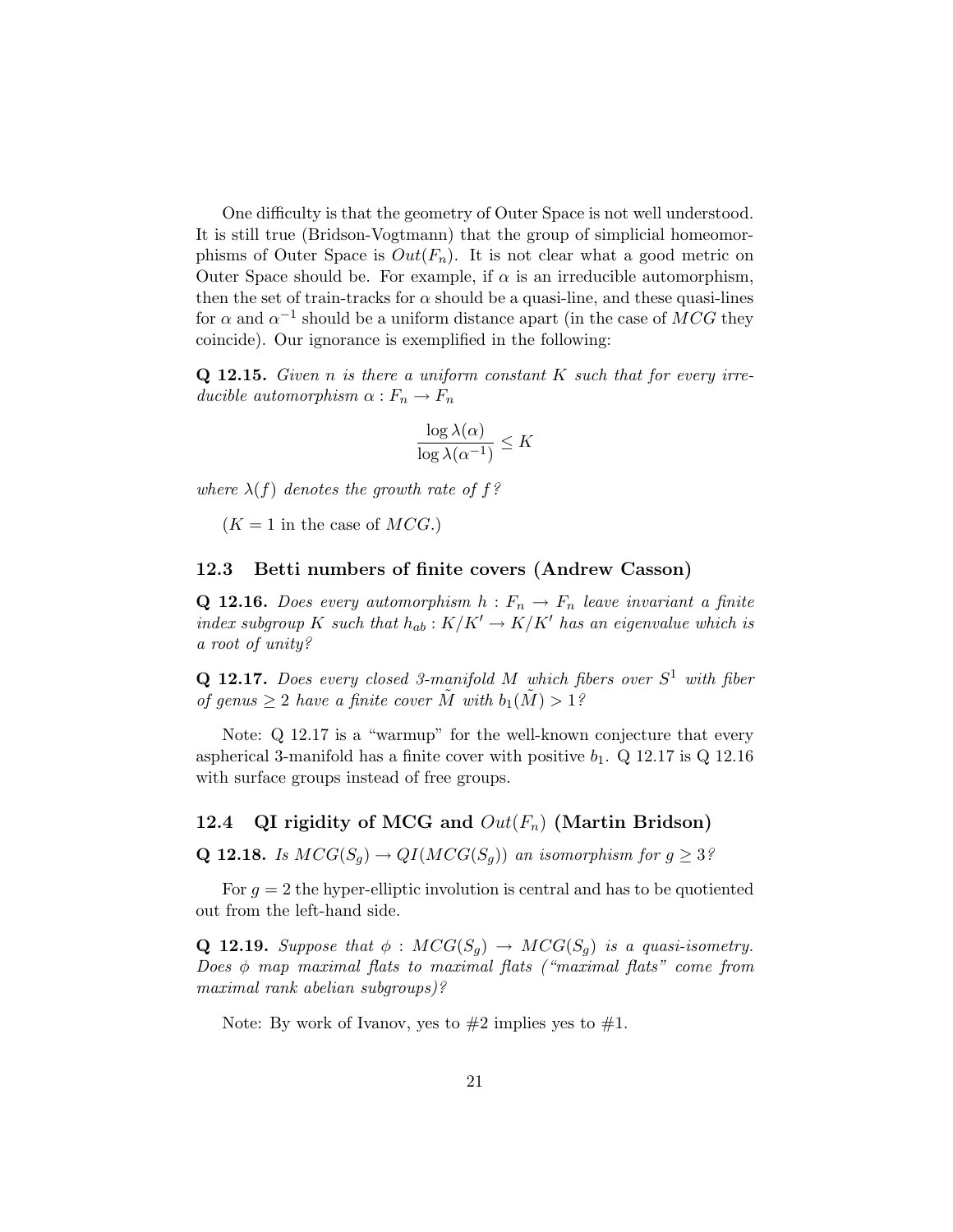### **Q 12.20.** Same questions for  $Out(F_n)$ .

**Q 12.21.** If  $\Gamma$  is an irreducible uniform lattice in a higher rank connected semisimple Lie group, does every homomorphism  $\Gamma \to Out(F_n)$  necessarily have finite image?

This is true for nonuniform lattices as observed by Bridson-Farb (consequence of the Kazhdan-Margulis superrigidity and the fact that solvable subgroups of  $Out(F_n)$  are virtually abelian [Bestvina-Feighn-Handel]).

### 12.5 Linearity of mapping class groups (Joan Birman)

### **Q 12.22.** Is  $MCG(S_{q,b,n})$  linear?

Here q is the genus, b the number of boundary components and  $n$  the number of punctures. By the work of Bigelow and Krammer,  $MCG(0, 1, n)$ ,  $MCG(0, 0, n)$ , and  $MCG(2, 0, 0)$  are linear.

### 12.6 The Singular Braid Monoid (Joan Birman)

A singular braid is defined by a braid diagram as usual, except that in addition to over- and under-crossings, crossings of strands are allowed. The standard singular braids are

- braid  $\sigma_i$  in which strand  $i+1$  goes over the  $i^{th}$  strand, and
- singular braid  $\tau_i$  in which strands i and  $i + 1$  cross.

The set of singular braids on n strands forms a monoid  $SB_n$  generated by  $\{\sigma_1^{\pm 1}, \cdots, \sigma_{n-1}^{\pm 1}, \tau_1, \cdots, \tau_{n-1}\}$ . A monoid presentation of  $SB_n$  is given in terms of these generators and the following relations:

- braid relations  $\sigma_i \sigma_j = \sigma_j \sigma_i$  for  $|i j| > 1$  and  $\sigma_i \sigma_{i+1} \sigma_i = \sigma_{i+1} \sigma_i \sigma_{i+1}$ ,
- $\tau_i \tau_j = \tau_j \tau_i$  for  $|i j| > 1$ ,
- $\sigma_i \tau_j = \tau_j \sigma_i$  if  $i = j$  or  $|i j| > 1$ ,
- $\tau_i \sigma_{i+1} \sigma_i = \sigma_{i+1} \sigma_i \tau_{i+1},$
- $\tau_i \sigma_{i+1} \sigma_i = \sigma_{i+1} \sigma_i \tau_{i+1}$ .

See J. Birman: "New points of View in knot theory", Bull AMS 28(1993), no. 2, 253-287.

The singular braid monoid is closely related to Vasiliev invariants of knots. Define a monoid homomorphism  $\Phi : SB_n \to \mathbb{Z}B_n$  to the group ring of the braid group  $B_n$  by  $\Phi(\sigma_i) = \sigma_i$  and  $\Phi(\tau_i) = \sigma_i - \sigma_i^{-1}$ .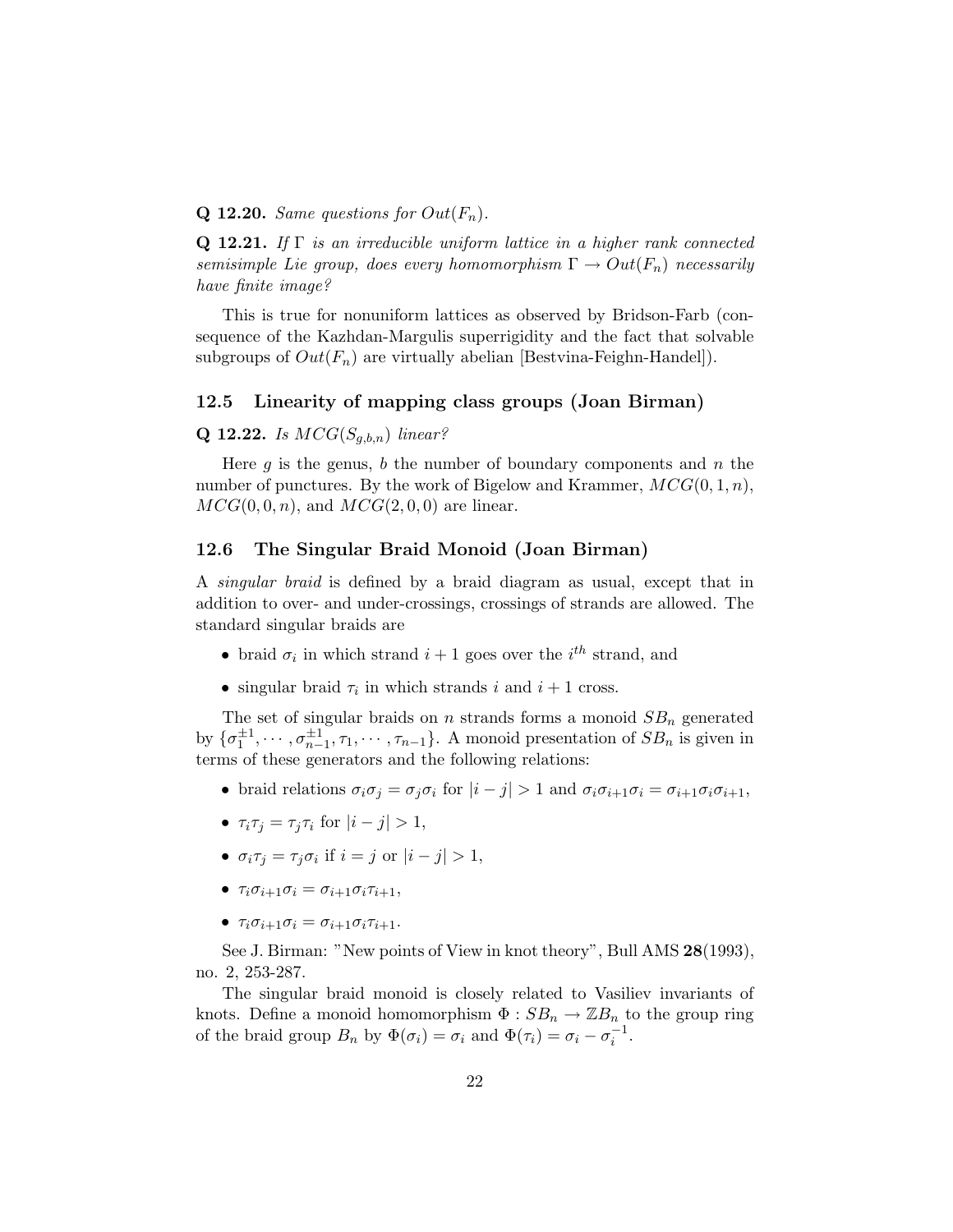### Q 12.23. Conjecture.  $\Phi$  is injective.

The proof that this is true for  $n = 3$  is due to A.Jarai, "On the monoid" of singular braids", Topology and its Applications, 96(1999), 109-119.

It is also true on singular braids with at most two singularities (exercise).

### 13 Other Questions

**Q 13.1.** (Kevin Whyte) Let K be a finite complex with  $\pi = \pi(K)$  amenable. Is there a uniform bound to the betti numbers of finite covers of  $K$ ?

Related to the work of Andrzej Zuk on  $\ell_2$ -cohomology. Also related to the conjecture that such  $\pi$  are elementary amenable.

**Q 13.2.** (Kevin Whyte) Is every solvable  $PD(n)$  group polycyclic?

Q 13.3. (Henry Glover) Does for every finite graph G the following  $1-2-\infty$ conjecture hold: G is planar, a double cover of G is planar, or no finite cover is planar?

There is a reduction (ref??) to the graph  $G$  obtained by coning off the 1-skeleton of the octahedron.

Q 13.4. (S. Ivanov) Is there a f.p. slender group which is not polycyclicby-finite?

A group is slender (or Noetherian) if every subgroup is f.g. [Olshanskii] has constructed a f.g. counterexample.

**Q 13.5.** (Seymour Bachmut) Is  $SL_2(K)$  finitely generated for  $K = \mathbb{Z}[X, X^{-1}]$ or  $K = F[X, X^{-1}, Y, Y^{-1}]$  for a field  $F$ ?

Q 13.6. Are 1-relator groups coherent?

### 13.1 Hopf-Thurston Conjecture (Mike Davis)

The Hopf-Thurston Conjecture asserts that if M is a closed aspherical  $2n$ manifold then  $(-1)^n \chi(M) \geq 0$ . The stronger Singer Conjecture asserts that the  $\ell_2$ -homology of M is 0 except possibly in dimension n. See the recent Davis-Okun work. A special case (using right-angled Coxeter groups) of Hopf-Thurston's Conjecture is the following: